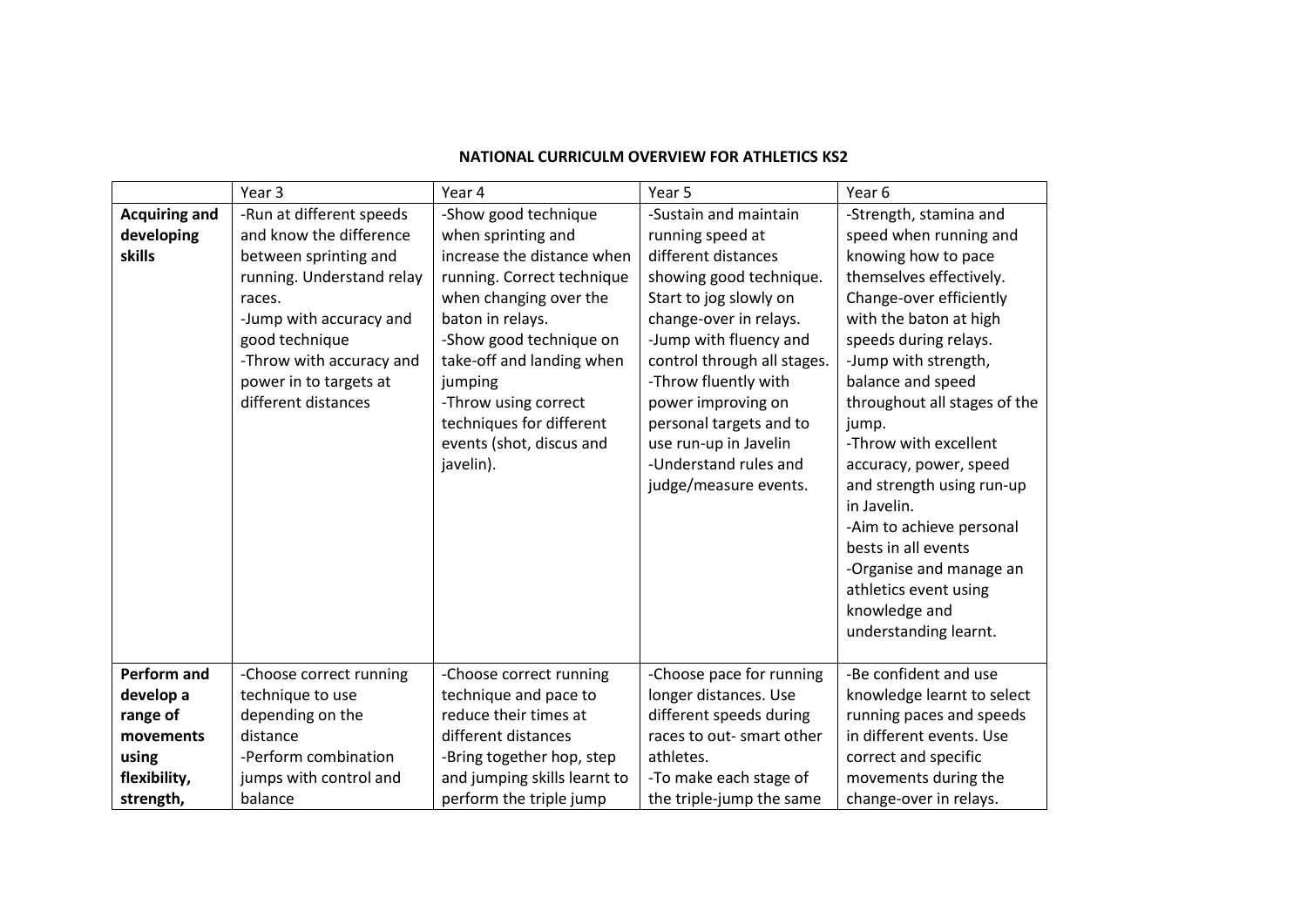| control and       | -Select which throwing   | -Select and use correct    | distance (don't collapse   | -Introduce 3 stride run up   |
|-------------------|--------------------------|----------------------------|----------------------------|------------------------------|
| balance           | technique to use for     | throw to reach different   | on certain stages).        | for jumps - to perform       |
|                   | accuracy and distance    | targets and challenges set | -Introduce 3 stride run up | movements efficiently and    |
|                   |                          |                            | for javelin and shuffle    | correctly.                   |
|                   |                          |                            | movement for               | -perform throwing events     |
|                   |                          |                            | $discus/shot - to perform$ | with correct run-up and      |
|                   |                          |                            | sequences together with    | movements to increase        |
|                   |                          |                            | fluency and control        | throwing distance.           |
|                   |                          |                            |                            | -Adapt skills and            |
|                   |                          |                            |                            | techniques to different      |
|                   |                          |                            |                            | challenges and equipment     |
|                   |                          |                            |                            | that they are set.           |
| <b>Evaluating</b> | -Describe and comment    | -Observe others carefully, | -From observation of       | -Analyse the selected skills |
| and improving     | on their own performance | in relation to the success | others begin to describe   | and techniques within the    |
| performance       | and that of others and   | criteria, begin to modify  | constructively how to      | activity and suggest ways    |
|                   | make simple suggestions  | and change in response to  | refine, improve and        | to improve the quality of    |
|                   | to improve quality.      | what they see.             | modify performance         | performance                  |
|                   |                          | -Be confident to analyse   | -Refine own performance    | demonstrating sound          |
|                   |                          | and comment on what        | in response to comments    | knowledge and                |
|                   |                          | they see.                  | of others and self-        | understanding of the         |
|                   |                          |                            | analysis.                  | subject area.                |
| Knowledge         | -Children suggest        | -Children begin to think   | -Demonstrate activities    | -Can show responsibility     |
| and               | appropriate warm-up      | about warm-up activities   | for specific aspects of    | for personal warm-up         |
| understanding     | ideas                    | that prepare them for      | warm-up stretching, joint  | programme specific to        |
| of fitness and    | -Children dress          | exercise.                  | mobility, raising heart    | activity.                    |
| health            | appropriately for PE     | -They can talk confidently | and breathing rates.       | -Demonstrate all round       |
|                   | -Children work in a      | about the effect exercise  | -Describe the effects of   | safe practice, including     |
|                   | responsible and safe     | has on their body and why  | exercise on the body       | handling of equipment,       |
|                   | manner                   | they need to exercise to   | showing understanding of   | safety of self and others    |
|                   | -Children recognise      | stay fit and healthy.      | the principles of          | and playing within           |
|                   | changes in body          |                            | respiration, temperature   | accepted rules and           |
|                   | temperature              |                            | fatigue and recovery.      | conventions.                 |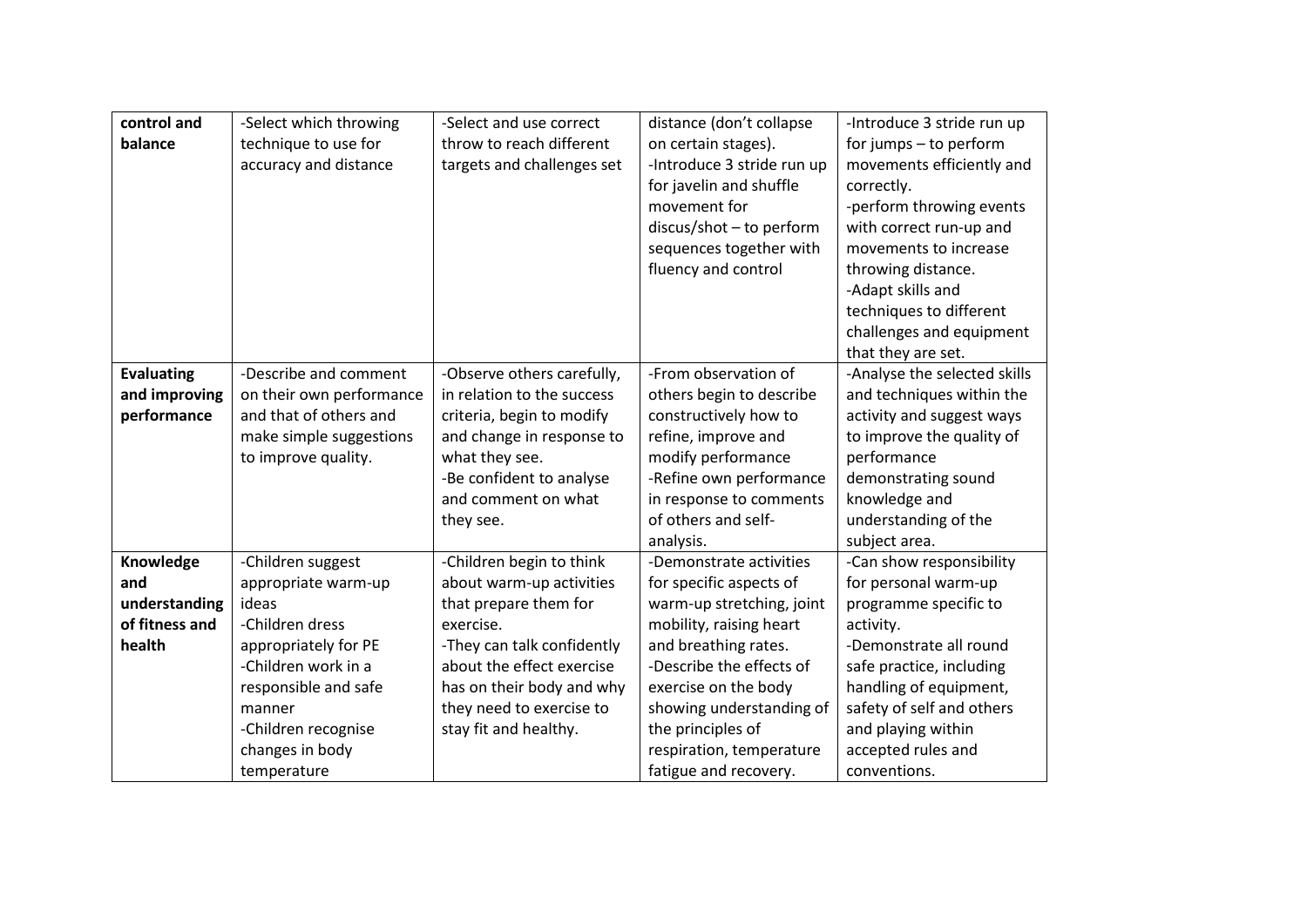|                  | Year <sub>3</sub>              | Year 4                         | Year 5                        | Year <sub>6</sub>                 |
|------------------|--------------------------------|--------------------------------|-------------------------------|-----------------------------------|
|                  | -Children make an attempt      | -Children make an attempt      | -Children learn to explore,   | -Children learn to explore,       |
| <b>Acquiring</b> | to explore movement and        | to explore movement and        | improvise and combine         | improvise freely and combine      |
| and              | combine ideas within group     | communicate ideas              | movement ideas                | movement ideas imaginatively      |
| developing       | activity. They should          | effectively within group       | imaginatively and effectively | with fluency and effectiveness    |
| skills           | consider action and space.     | activity. They should          | within group activity and     | within group activity and         |
|                  | -Learn and practice a range    | consider action, space and     | individual tasks. They should | individual tasks. They should     |
|                  | of movements to perform        | dynamics (quality of           | consider action, space,       | consider action, space,           |
|                  | with a piece of modern/        | movement $-$ how?)             | dynamics and relationship.    | dynamics and relationship.        |
|                  | commercial music (top-rock,    | -Learn and practice a range    | -Learn and practice a range   | -Learn and practise a range of    |
|                  | popping, body wave, cool       | of movements to perform        | of movements to perform       | movements to perform with a       |
|                  | walks, freezes, isolations and | with a piece of modern/        | with a piece of modern/       | piece of modern/commercial        |
|                  | attempt the helicopter).       | commercial music (top-rock,    | commercial music (top-rock,   | music (top-rock, helicopter,      |
|                  | -Develop clarity of            | popping, body wave, cool       | helicopter, locking, popping, | locking, popping, baby freeze,    |
|                  | movement using different       | walks, freezes, isolations and | baby freeze, ripple, body     | ripple, body wave, cool walks,    |
|                  | levels and movement            | the helicopter).               | wave, cool walks, freezes,    | freezes, isolations).             |
|                  | patterns (High, medium, low,   | -Develop clarity of            | isolations).                  | -Develop clarity of movement      |
|                  | line formation, circle,        | movement using different       | -Develop clarity of           | using different levels and        |
|                  | diagonal, zig zag, triangle,   | levels and movement            | movement using different      | controlled movement patterns      |
|                  | canon, and unison).            | patterns (High, medium, low,   | levels and controlled         | (High, medium, low, line          |
|                  |                                | line formation, circle,        | movement patterns (High,      | formation, circle, diagonal, zig  |
|                  |                                | diagonal, zig zag, triangle,   | medium, low, line formation,  | zag, triangle, canon and unison). |
|                  |                                | canon, and unison).            | circle, diagonal, zig zag,    | -Children should be able to       |
|                  |                                |                                | triangle, canon and unison).  | clearly explain all choreographic |
|                  |                                |                                | -Children should be able to   | devices, such as canon, unison,   |
|                  |                                |                                | explain canon and unison      | dynamics, levels, direction,      |
|                  |                                |                                | and give examples.            | formation, repetition, giving     |
|                  |                                |                                |                               | examples and demonstrating        |
|                  |                                |                                |                               | through practical motifs.         |
|                  | -Choose correct technique      | -Choose correct technique      | -Choose correct technique     | -Apply correct technique with     |
|                  | when performing the Dance.     | when performing the Dance.     | when performing the Dance;    | confidence and use knowledge      |

#### **NATIONAL CURRICULM OVERVIEW FOR DANCE KS2**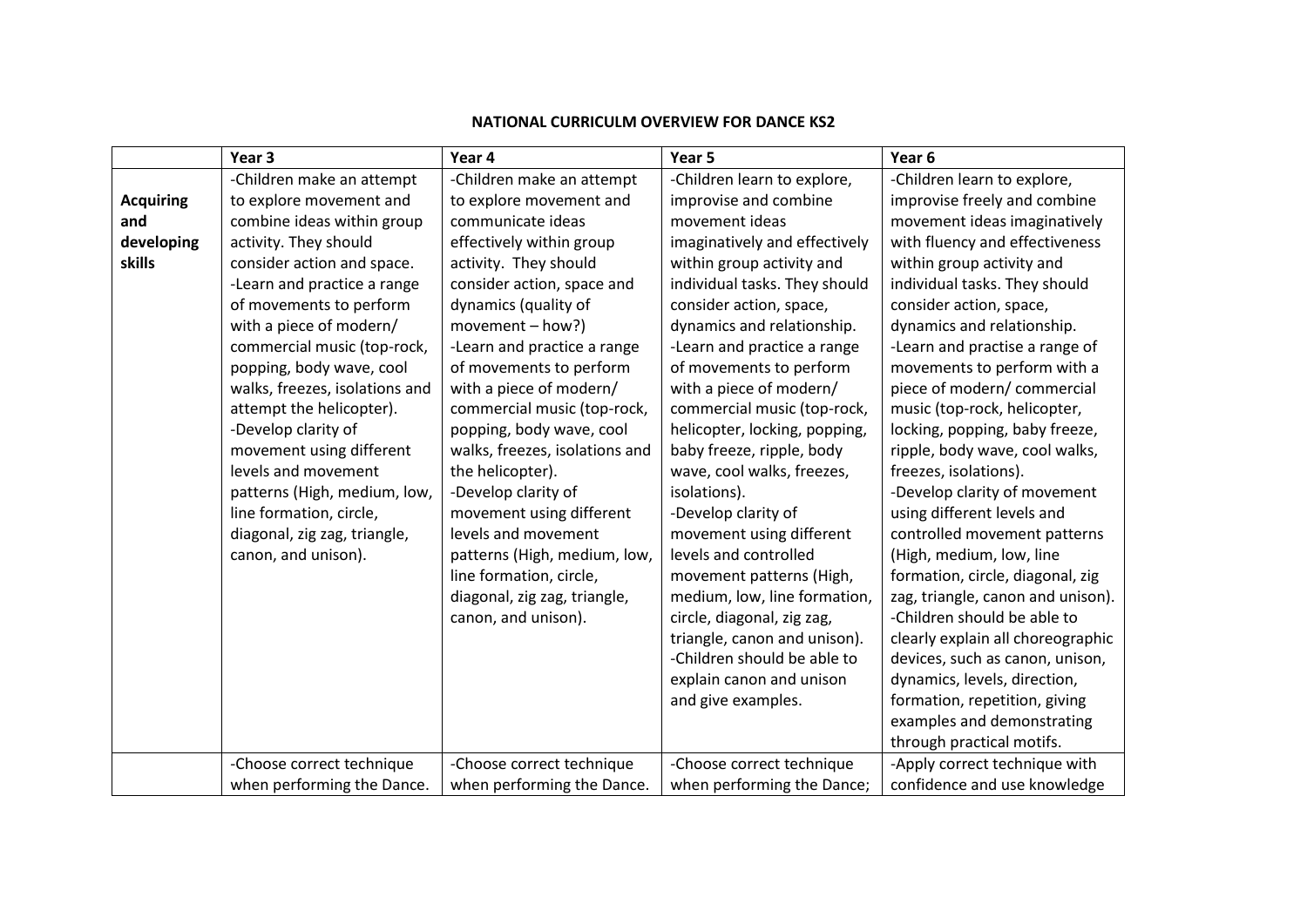| Perform and<br>develop a<br>range of<br>movements              | -Perform a combination of<br>movements/actions with<br>control and balance<br>-Select which technique to                                                                                              | -Perform a combination of<br>movements/actions with<br>control and balance.<br>-Select which technique to                                                                                                                               | consider alignment, focus,<br>posture, extension,<br>projections.<br>-Perform movements in                                                                                                                                                                                                  | learnt to portray the difference<br>in dynamics.<br>-Consider alignment, focus,<br>posture, extension, projection.                                                                                                                                     |
|----------------------------------------------------------------|-------------------------------------------------------------------------------------------------------------------------------------------------------------------------------------------------------|-----------------------------------------------------------------------------------------------------------------------------------------------------------------------------------------------------------------------------------------|---------------------------------------------------------------------------------------------------------------------------------------------------------------------------------------------------------------------------------------------------------------------------------------------|--------------------------------------------------------------------------------------------------------------------------------------------------------------------------------------------------------------------------------------------------------|
| using<br>flexibility,<br>strength,<br>control and<br>balance   | use for the given Dance<br>style.                                                                                                                                                                     | use for the given style of<br>Dance.                                                                                                                                                                                                    | unison, keeping in time with<br>coach and/or music.<br>-Perform movements/ motifs<br>with fluency and control.                                                                                                                                                                              | - Perform movements in unison,<br>keeping in time with coach<br>and/or music.<br>-Perform movements/ motifs<br>with accuracy, fluency and<br>control.<br>-Adapt skills and techniques to<br>different activities that they are<br>set.                 |
| <b>Evaluating</b><br>and<br>improving<br>performance           | -Describe and comment on<br>their own performance and<br>that of others and make<br>simple suggestions to<br>improve quality.                                                                         | -Observe others carefully, in<br>relation to the success<br>criteria, begin to modify and<br>change in response to what<br>they see.<br>-Be confident to analyse and<br>comment on what they see.                                       | -From observation of others,<br>begin to describe<br>constructively how to refine,<br>improve and modify<br>performance<br>-Refine own performance in<br>response to comments of<br>others and self-analysis.                                                                               | -Analyse the selected skills and<br>techniques within the activity<br>and suggest ways to improve<br>the quality of performance<br>demonstrating sound<br>knowledge and understanding<br>of the subject area.                                          |
| Knowledge<br>and<br>understandi<br>ng of fitness<br>and health | -Children suggest<br>appropriate warm-up ideas<br>-Children dress appropriately<br>for PE<br>-Children work in a<br>responsible and safe manner<br>-Children recognise changes<br>in body temperature | -Children begin to think<br>about warm-up activities<br>that prepare them for<br>exercise.<br>-They can talk confidently<br>about the effect exercise has<br>on their body and why they<br>need to exercise to stay fit<br>and healthy. | -Demonstrate activities for<br>specific aspects of warm-up<br>stretching, joint mobility,<br>raising heart and breathing<br>rates.<br>-Describe the effects of<br>exercise on the body<br>showing understanding of<br>the principles of respiration,<br>temperature fatigue and<br>recovery | -Can show responsibility for<br>personal warm-up programme<br>specific to activity.<br>-Demonstrate all round safe<br>practice, including handling of<br>equipment, safety of self and<br>others and playing within<br>accepted rules and conventions. |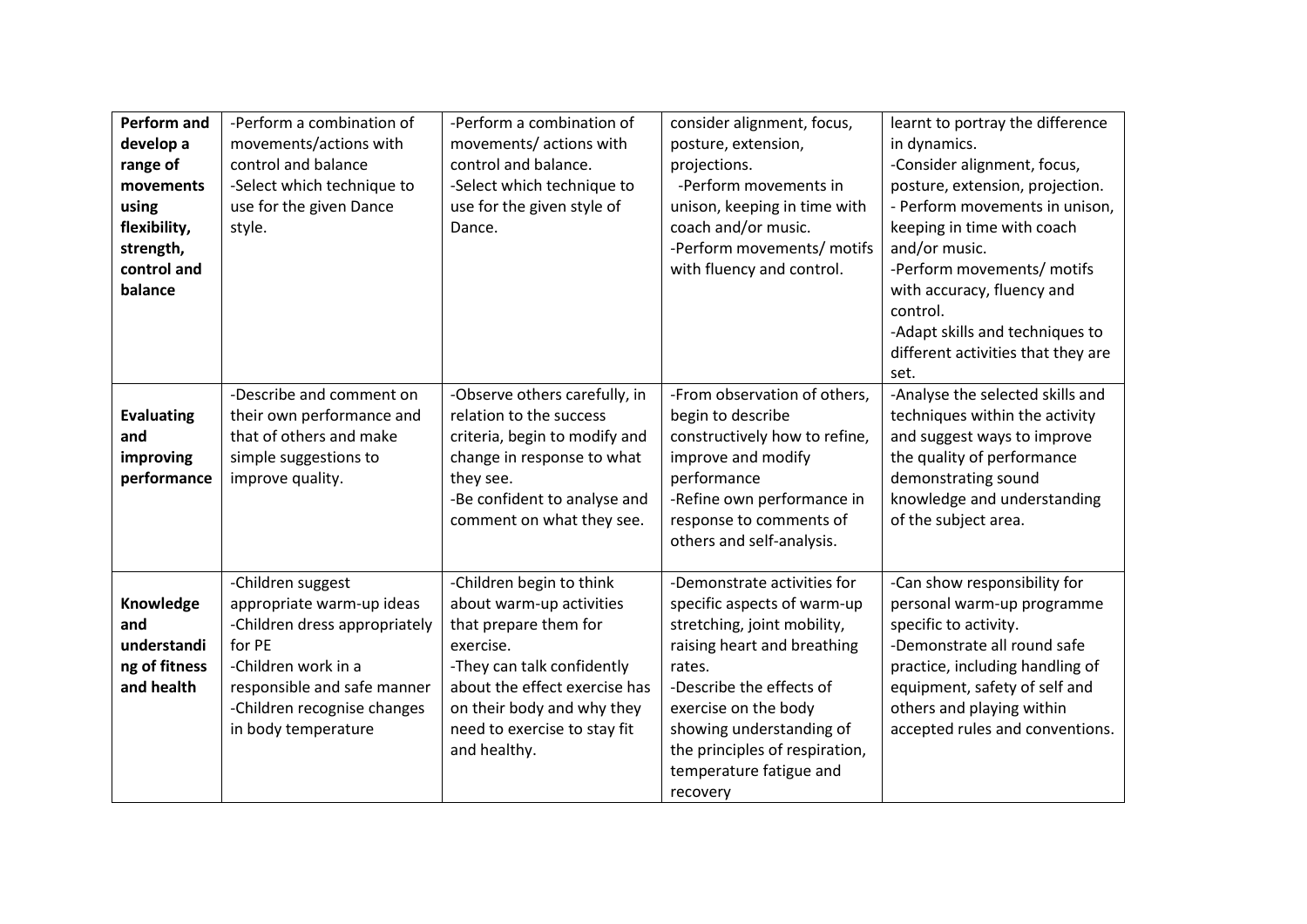|                                                                                                                          | Year <sub>3</sub>                                                                                                                                                                                                                                                                   | Year 4                                                                                                                                                                                                                                                                                                      | Year 5                                                                                                                                                                                                                                                                                                                                | Year <sub>6</sub>                                                                                                                                                                                                                                                                                                                                                                                                                                                   |
|--------------------------------------------------------------------------------------------------------------------------|-------------------------------------------------------------------------------------------------------------------------------------------------------------------------------------------------------------------------------------------------------------------------------------|-------------------------------------------------------------------------------------------------------------------------------------------------------------------------------------------------------------------------------------------------------------------------------------------------------------|---------------------------------------------------------------------------------------------------------------------------------------------------------------------------------------------------------------------------------------------------------------------------------------------------------------------------------------|---------------------------------------------------------------------------------------------------------------------------------------------------------------------------------------------------------------------------------------------------------------------------------------------------------------------------------------------------------------------------------------------------------------------------------------------------------------------|
| <b>Acquiring and</b><br>developing<br>skills                                                                             | -Use of balances and<br>shapes to improve<br>flexibility in warm-ups and<br>cool downs.<br>-Introducing / consolidating<br>basic:<br>*Travelling skills<br>*Jumping skills<br>*Rolling skills<br>*Balancing skills<br>-Skill introduction on the<br>climbing frame and<br>apparatus | -Perform a variety of<br>gymnastics actions, balances<br>and body shapes accurately.<br>-Perform travelling, jumping,<br>rolling and balancing skills<br>more accurately and<br>precisely<br>-Create simple sequences on<br>the climbing frame and large<br>apparatus.<br>-Introduce Rhythmic<br>gymnastics | -Perform a variety of more<br>advances actions, balances<br>and body shapes accurately<br>with emphasis on extension<br>and control.<br>-Perform skills learnt precisely<br>with confidence on both floor<br>and large apparatus<br>-Perform more advanced<br>Rhythmic gymnastics skills<br>using ribbon, sticks, balls and<br>hoops. | -Perform a variety of more<br>advances actions, balances<br>and body shapes accurately<br>with emphasis on extension<br>and control.<br>-Perform skills learnt precisely<br>with confidence on both floor<br>and large apparatus<br>-Work with body tension and<br>extension.<br>-Perform more advanced<br>Rhythmic gymnastics skills<br>using ribbon, sticks, balls and<br>hoops.<br>-Show awareness of each<br>other, the mats, and the<br>equipment / apparatus. |
| <b>Perform and</b><br>develop a<br>range of<br>movements<br>using<br>flexibility,<br>strength,<br>control and<br>balance | -Working individually or<br>with a partner create a<br>movement phase or<br>sequence putting<br>travelling, rolling, jumping<br>and balancing skills<br>together on the floor /<br>apparatus.<br>-Perform the sequences for<br>another individual or pair<br>to evaluate.           | -Perform and repeat longer<br>sequences that include<br>changes of level, clear<br>shapes and quality of<br>movement.<br>-Adapt work to include a<br>partner.<br>-Perform sequences in front<br>of the whole class for<br>evaluation feedback.                                                              | -Compose more complex<br>sequences from a wider range<br>of themes including changes<br>of speed, direction and<br>showing work at different<br>levels.<br>-Develop and adapt sequences<br>to incorporate large apparatus<br>and hand held apparatus.                                                                                 | -To select more advanced<br>actions learnt and use them to<br>create more advanced<br>movement phrases /<br>sequences.<br>-Use a range of compositional<br>principals and their own<br>solutions to improve the look<br>of a sequence.<br>-perform in front of class and<br>teachers.                                                                                                                                                                               |

## **NATIONAL CURRICULM OVERVIEW FOR GYMNASTICS KS2**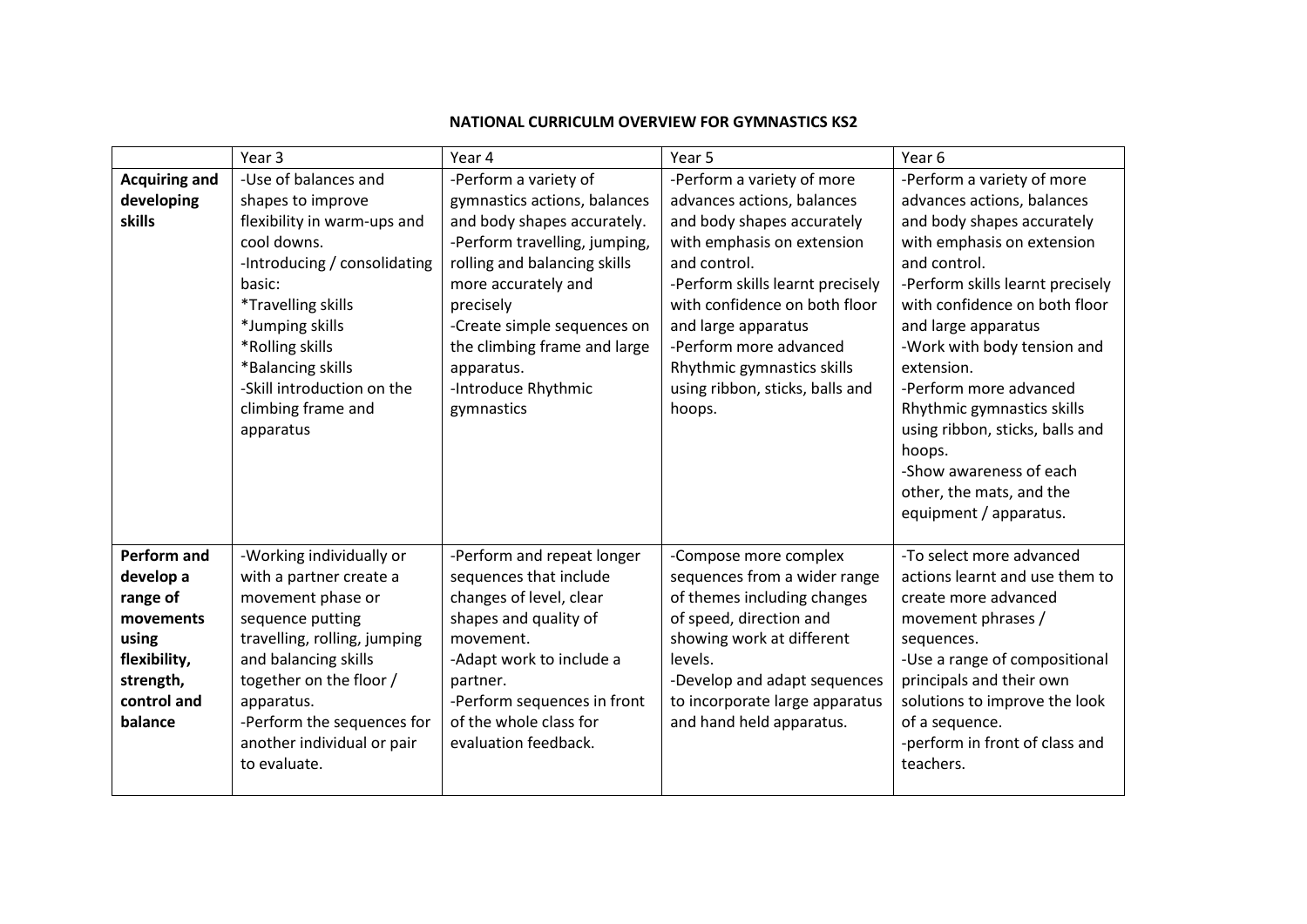| <b>Evaluating</b> | -Describe and comment on  | -Observe others carefully, in | -From observation of others     | -Analyse the selected skills    |
|-------------------|---------------------------|-------------------------------|---------------------------------|---------------------------------|
| and improving     | their own performance and | relation to the success       | begin to describe               | and techniques within the       |
| performance       | that of others and make   | criteria, begin to modify and | constructively how to refine,   | activity and suggest ways to    |
|                   |                           |                               |                                 |                                 |
|                   | simple suggestions to     | change in response to what    | improve and modify              | improve the quality of          |
|                   | improve quality.          | they see.                     | performance                     | performance demonstrating       |
|                   |                           | -Be confident to analyse and  | -Refine own performance in      | sound knowledge and             |
|                   |                           | comment on what they see.     | response to comments of         | understanding of the subject    |
|                   |                           |                               | others and self-analysis.       | area.                           |
|                   |                           |                               | -Use judging sheets with        | -Use judging sheets and video   |
|                   |                           |                               | specific criteria of the core   | performances so that the        |
|                   |                           |                               | task on them, to check the      | children can evaluate their     |
|                   |                           |                               | content of sequences.           | own and others work.            |
| Knowledge         | -Children suggest         | -Children begin to think      | -Demonstrate activities for     | -Can show responsibility for    |
| and               | appropriate warm-up ideas | about warm-up activities      | specific aspects of warm-up     | personal warm-up programme      |
| understanding     | -Children dress           | that prepare them for         | stretching, joint mobility,     | specific to activity.           |
| of fitness and    | appropriately for PE      | exercise.                     | raising heart and breathing     | -Understand the need for a      |
| health            | -Children work in a       | -They can talk confidently    | rates.                          | warm-up and working body        |
|                   | responsible and safe      | about the effect exercise has | -Also, introduce / consolidate  | strength, tone and flexibility  |
|                   | manner                    | on their body and why they    | gymnastic skills and actions in | and how these contribute to     |
|                   | -Children recognise       | need to exercise to stay fit  | warm-ups.                       | health and fitness.             |
|                   | changes in body           | and healthy.                  | -Describe the effects of        | -Know how to safely stretch     |
|                   | temperature               | -Know how to stretch          | exercise on the body showing    | individual parts of the body    |
|                   |                           | individual parts of the body  | understanding of the            | and understand how this will    |
|                   |                           | correctly / safely.           | principles of respiration,      | help when performing            |
|                   |                           |                               | temperature fatigue and         | gymnastics actions and          |
|                   |                           |                               | recovery.                       | movements.                      |
|                   |                           |                               |                                 | -Demonstrate all round safe     |
|                   |                           |                               |                                 | practice, including handling of |
|                   |                           |                               |                                 | equipment, safety of self and   |
|                   |                           |                               |                                 | others and playing within       |
|                   |                           |                               |                                 | accepted rules and              |
|                   |                           |                               |                                 | conventions.                    |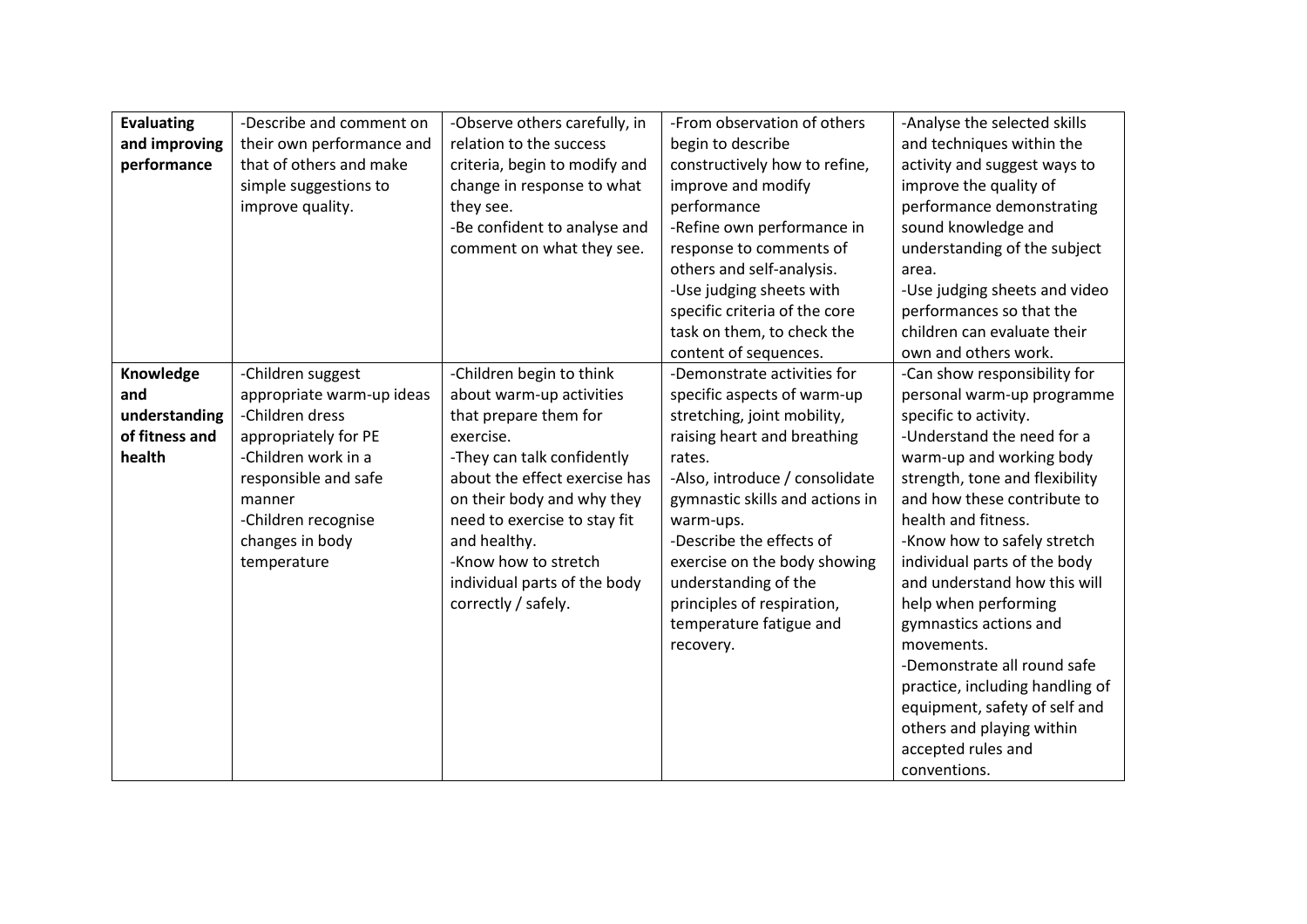|                  | Year <sub>3</sub>                 | Year 4                      | Year 5                      | Year 6                           |
|------------------|-----------------------------------|-----------------------------|-----------------------------|----------------------------------|
| <b>Acquiring</b> | -Ball familiarisation             | -Ball familiarisation and   | -Ball familiarisation using | -Ball familiarisation and good   |
| and              | -Develop dribbling skills         | awareness                   | harder tasks and good       | use of hand eye coordination     |
| developing       | -Learn how to chest and           | -Develop dribbling skills   | spatial awareness           | and spatial awareness            |
| skills           | bounce pass safely.               | and control the ball whilst | -Dribble the ball           | -Dribble the ball competently    |
|                  | -Correct technique for            | moving                      | competently and protect     | with both hands                  |
|                  | shooting (T shape)                | -Develop and use a variety  | the ball when moving. Try   | -Use a variety of passes learnt  |
|                  | -understand basic                 | of passes and to pass and   | and use weaker hand as      | depending on the situation       |
|                  | footwork                          | receive the ball safely.    | well.                       | accurately with good             |
|                  | -Play in small games              | -Be able to shoot at        | -Pass accurately using a    | technique and receive the ball   |
|                  |                                   | different angles using the  | variety of passes (chest,   | with ease.                       |
|                  |                                   | correct technique           | bounce and overhead),       | -Shooting the ball               |
|                  |                                   | -understand basic footwork  | and receive the ball with   | competently at different         |
|                  |                                   | -Play in small games and    | good technique.             | angles, distances and be able    |
|                  |                                   | start to understand basic   | -Shoot the ball             | to perform the lay-up shot       |
|                  |                                   | rules.                      | competently at different    | correctly.                       |
|                  |                                   |                             | angles and distances.       | -Combine and perform all         |
|                  |                                   |                             | Practice a lay-up.          | skills with fluency and control, |
|                  |                                   |                             | -Good knowledge of the      | adapting them to meet the        |
|                  |                                   |                             | footwork rule and           | needs of the situation.          |
|                  |                                   |                             | pivoting                    | -Good knowledge of the           |
|                  |                                   |                             | -combine and perform        | footwork rule and pivoting.      |
|                  |                                   |                             | skills with control.        | -Play in full sided games,       |
|                  |                                   |                             | -Play in full games         | understanding rules and          |
|                  |                                   |                             | understanding rules         | helping officiate matches.       |
| <b>Selecting</b> | - Understand the                  | -Start working as a team.   | - Constantly finding space  | -Be confident when to pass,      |
| and applying     | boundaries of the court           | -Finding space and areas to | on the court to receive     | shoot, dribble and apply         |
| skills and       | and what happens when             | move into.                  | the ball or move players    | footwork rule.                   |
| tactics for      | the ball crosses over the         | - Understand where          | out of position.            | -Choose positions in their       |
| attacking        | boundary line (side-line<br>pass) | players need to be on the   |                             | team                             |

## **NATIONAL CURRICULM OVERVIEW FOR INVASION GAMES - BASKETBALL KS2**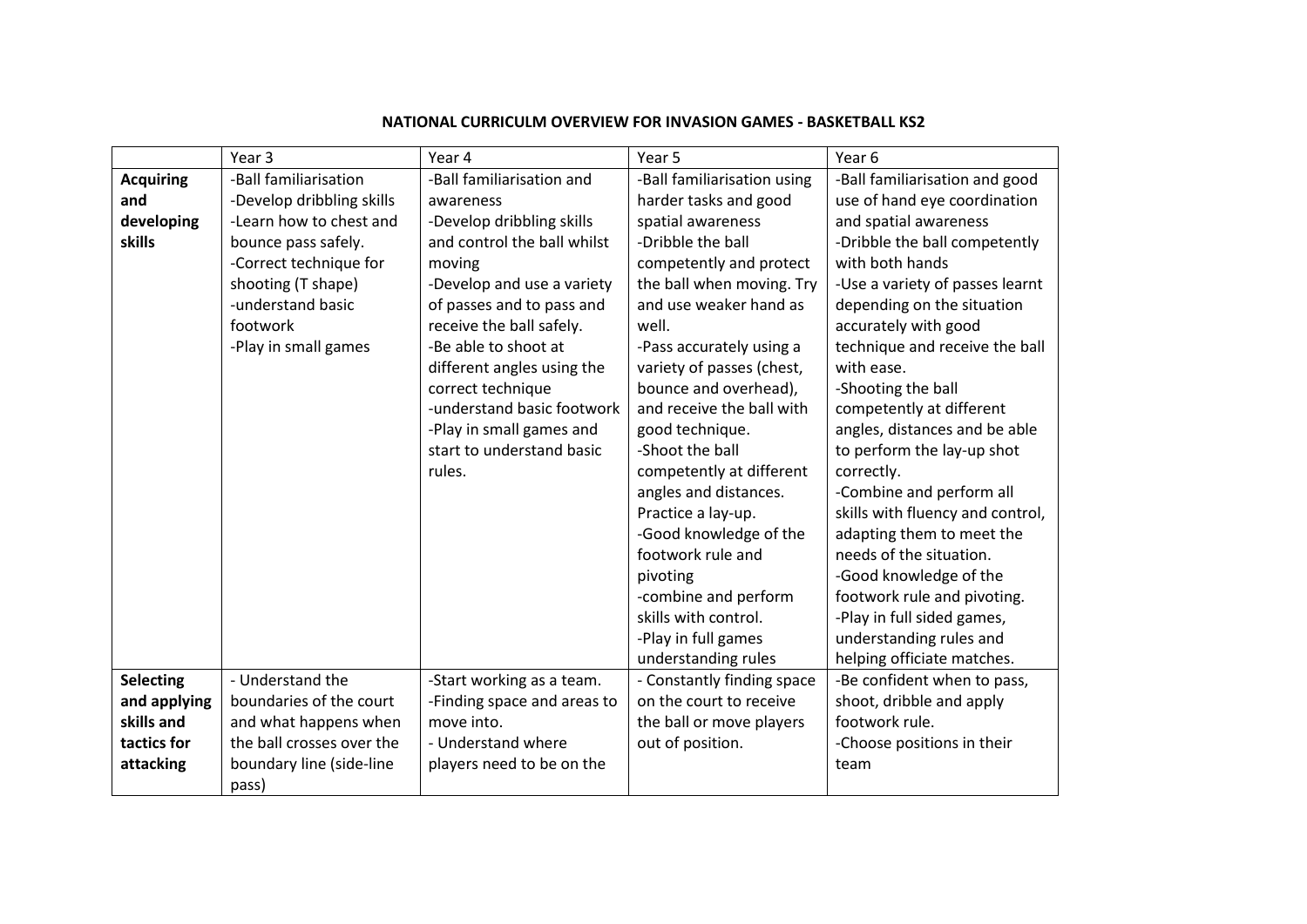| and               | -Understand what          | court, regarding attack and | - Try to maintain            | -Finding space and constantly   |
|-------------------|---------------------------|-----------------------------|------------------------------|---------------------------------|
| defending         | travelling and double     | defence.                    | positions on the court,      | on the move.                    |
|                   | dribble is.               |                             | attackers and defenders.     | - Excellent teamwork and use    |
|                   | -Understand is it non-    |                             | -Use a variety of tactics to | of tactics when needed.         |
|                   | contact                   |                             | keep the ball                | -Know and find ways to get      |
|                   | -Identifying the roles of |                             | -Know how to mark and        | the ball towards their          |
|                   | attackers and defenders.  |                             | defend their basket          | opponent's basket using         |
|                   |                           |                             | -Apply footwork rule to      | effective dribbling and         |
|                   |                           |                             | passing and shooting         | passing.                        |
|                   |                           |                             |                              | -Good defending / Non -         |
|                   |                           |                             |                              | contact                         |
|                   |                           |                             |                              | -Full knowledge of the rules of |
|                   |                           |                             |                              | the game                        |
| <b>Evaluating</b> | -Describe and comment     | -Observe others carefully,  | -From observation of         | -Analyse the selected skills    |
| and               | on their own              | in relation to the success  | others begin to describe     | and techniques within the       |
| improving         | performance and that of   | criteria, begin to modify   | constructively how to        | activity and suggest ways to    |
| performance       | others and make simple    | and change in response to   | refine, improve and          | improve the quality of          |
|                   | suggestions to improve    | what they see.              | modify performance           | performance demonstrating       |
|                   | quality.                  | -Be confident to analyse    | -Refine own performance      | sound knowledge and             |
|                   |                           | and comment on what they    | in response to comments      | understanding of the subject    |
|                   |                           | see.                        | of others and self-          | area.                           |
|                   |                           |                             | analysis.                    |                                 |
| Knowledge         | -Children suggest         | -Children begin to think    | -Demonstrate activities      | -Can show responsibility for    |
| and               | appropriate warm-up       | about warm-up activities    | for specific aspects of      | personal warm-up programme      |
| understandi       | ideas                     | that prepare them for       | warm-up stretching, joint    | specific to activity.           |
| ng of fitness     | -Children dress           | exercise.                   | mobility, raising heart      | -Demonstrate all round safe     |
| and health        | appropriately for PE      | -They can talk confidently  | and breathing rates.         | practice, including handling of |
|                   | -Children work in a       | about the effect exercise   | -Describe the effects of     | equipment, safety of self and   |
|                   | responsible and safe      | has on their body and why   | exercise on the body         | others and playing within       |
|                   | manner                    | they need to exercise to    | showing understanding of     | accepted rules and              |
|                   | -Children recognise       | stay fit and healthy.       | the principles of            | conventions.                    |
|                   | changes in body           |                             | respiration, temperature     |                                 |
|                   | temperature               |                             | fatigue and recovery.        |                                 |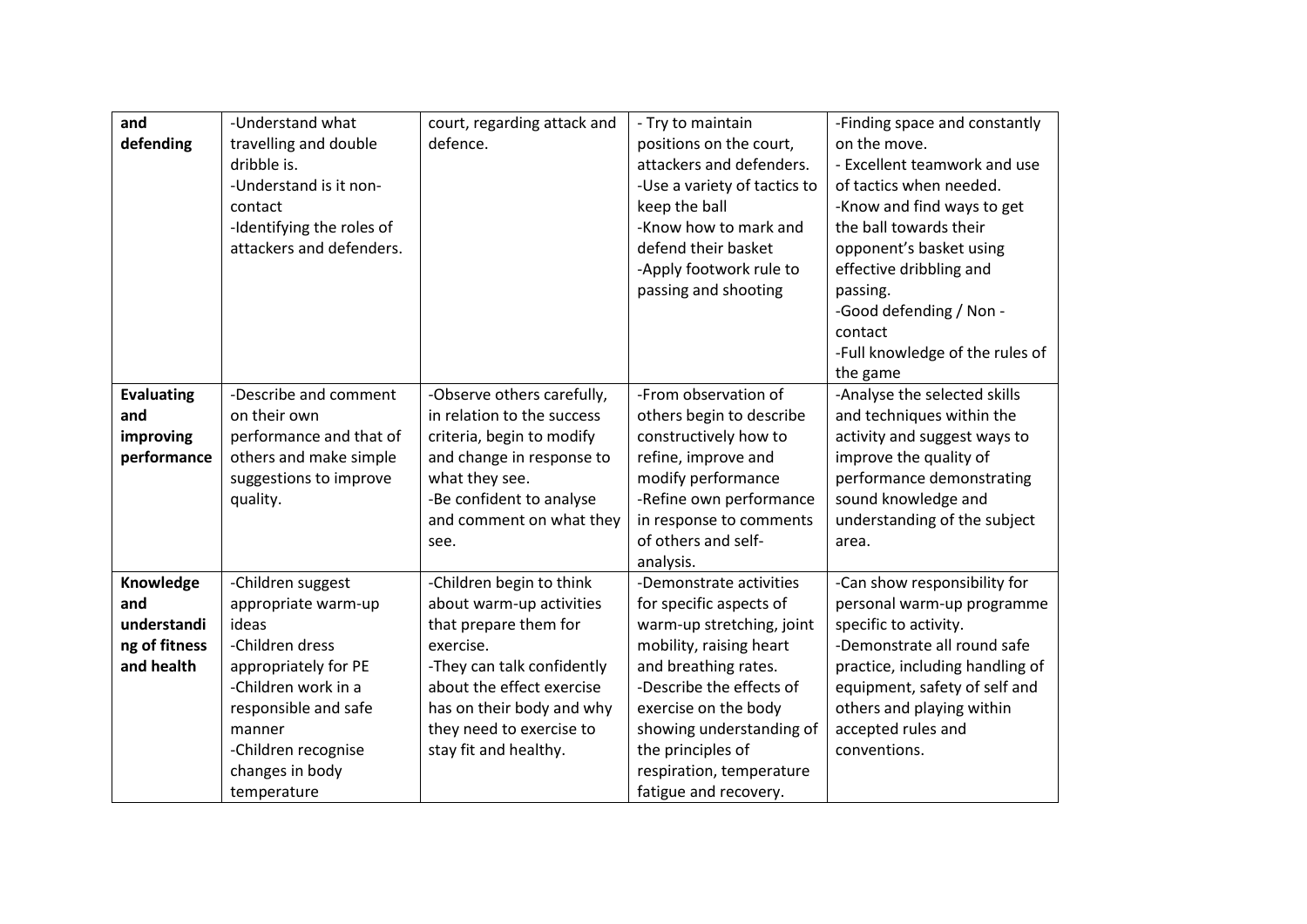|                      | Year <sub>3</sub>           | Year 4                        | Year <sub>5</sub>           | Year 6                         |
|----------------------|-----------------------------|-------------------------------|-----------------------------|--------------------------------|
| <b>Acquiring and</b> | - Learn the following basic | - Confidently perform basic   | -Perform all basic skills   | -Perform all basic skills with |
| developing           | skills:                     | skills:                       | with purpose and            | purpose and confidently.       |
| skills               | *Dribbling                  | *Dribbling- Both feet         | confidently.                | -Be able to perform a skill    |
|                      | *Control/Trap               | *Control/Trap                 | -Be able to perform a       | and quickly combine with       |
|                      | *Passing                    | *Passing                      | skill and quickly           | another skill E.g. Control     |
|                      | *Shooting                   | *Shooting                     | combine with another        | the ball and perform a pass    |
|                      | - Know and perform basic    | -Good body position when      | skill E.g. Control the ball | with no hesitation.            |
|                      | ball control techniques,    | performing any the above      | and perform a pass with     | - Accurately pass and shoot    |
|                      | using the instep and laces. | skills. Body behind the ball, | no hesitation.              | into an intended target        |
|                      | - Good body position        | keeping eyes on the ball.     | - Accurately pass and       | area.                          |
|                      | -Understand the use of      | - Understand when to          | shoot into an intended      | - Master basic turns and       |
|                      | eye foot coordination.      | shoot, pass and dribble.      | target area.                | start to introduce more        |
|                      | -Play in fun small sided    | -Start to develop spatial     | -Start to introduce basic   | complex turns.                 |
|                      | games based around          | awareness.                    | turns E.g. Stop turn etc.   | -Demonstrate good body         |
|                      | scoring GOALS.              | -Use eye foot coordination    | -Be able to consistently    | position and spatial           |
|                      |                             | to improve accuracy and       | move into space.            | awareness on the field.        |
|                      |                             | consistency with the ball.    | - Perform the skills with   | - Consistency and accuracy     |
|                      |                             | - Small sided games 1v1,      | a well- balanced body       | throughout the game.           |
|                      |                             | 2v2 etc. More skill related   | position.                   | -Start to understand the       |
|                      |                             | games but still with the      | - Small sided games         | difference between 7v7,        |
|                      |                             | enjoyment of scoring          | introducing guided          | 9v9 and 11v11 matches and      |
|                      |                             | goals.                        | discovery.                  | ruling.                        |
|                      |                             |                               |                             |                                |
| <b>Selecting</b>     | - Understand the            | -Start working as a team.     | - Constantly finding        | -Be confident when to pass,    |
| applying skills      | boundaries of the pitch     | -Finding space and areas to   | space on the field to       | shoot, dribble.                |
| and tactics for      | and what happens when       | move into.                    | receive the ball or move    |                                |
| attacking and        | the ball crosses over the   | - Understand where            | players out of position.    | -Finding space and             |
| defending            | boundary line (Goal kick,   | players need to be on the     | - Try to maintain           | constantly on the move.        |
|                      | thrown-in)                  | field, regarding attack and   | positions on the field,     | -Communication skills          |
|                      |                             | defence.                      |                             | shown.                         |

## **NATIONAL CURRICULM OVERVIEW FOR INVASION GAMES - FOOTBALL KS2**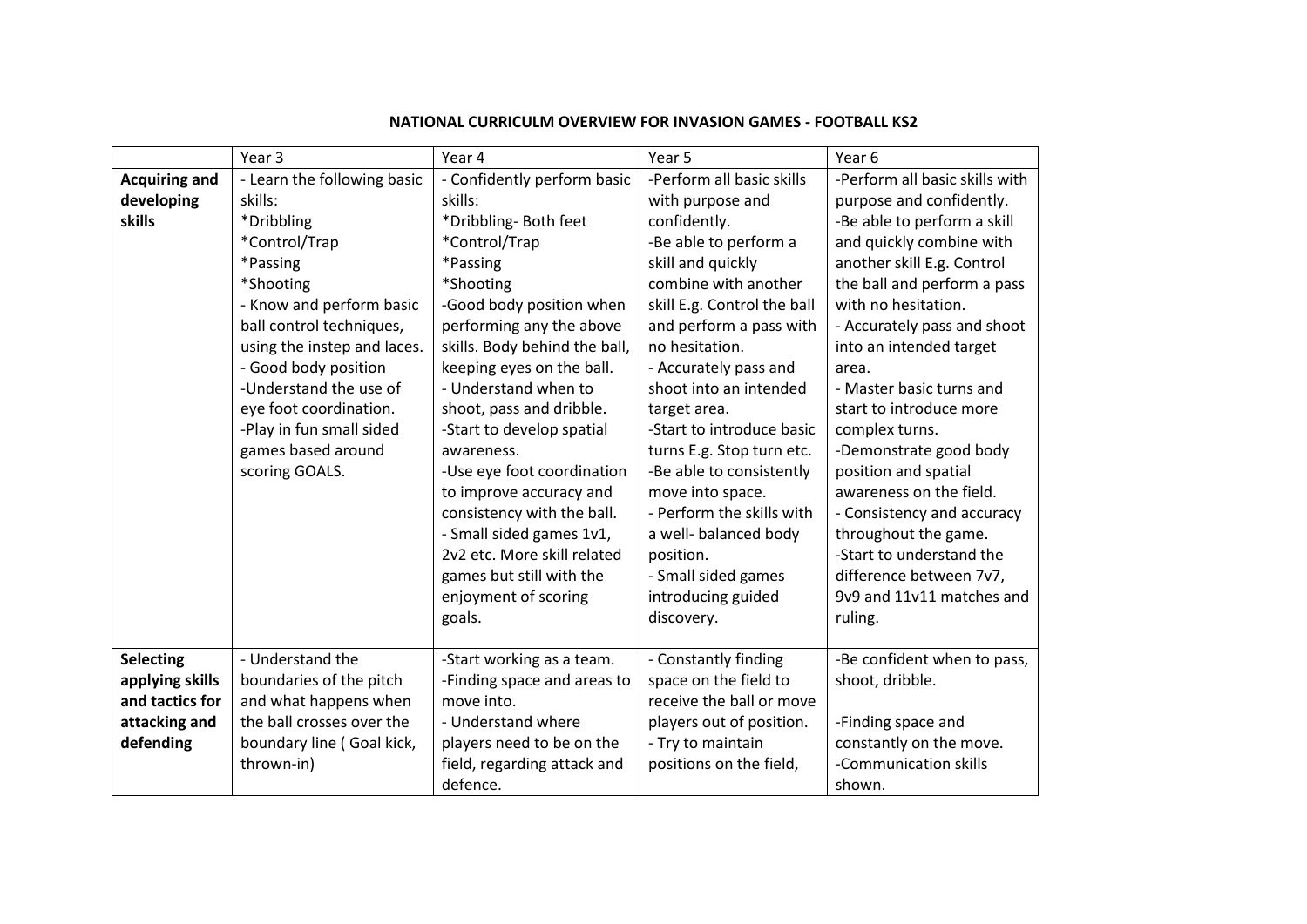|                                                               | -Identifying what<br>attackers and defenders<br>roles are.                                                                                                                                                     |                                                                                                                                                                                                                                         | attackers and<br>defenders.<br>-Communication skills<br>shown.                                                                                                                                                                                                                                     | - Tactics applied when<br>needed.<br>-Full knowledge of rules.                                                                                                                                                                                               |
|---------------------------------------------------------------|----------------------------------------------------------------------------------------------------------------------------------------------------------------------------------------------------------------|-----------------------------------------------------------------------------------------------------------------------------------------------------------------------------------------------------------------------------------------|----------------------------------------------------------------------------------------------------------------------------------------------------------------------------------------------------------------------------------------------------------------------------------------------------|--------------------------------------------------------------------------------------------------------------------------------------------------------------------------------------------------------------------------------------------------------------|
| <b>Evaluating</b><br>and improving<br>performance             | -Describe and comment<br>on their own performance<br>and that of others and<br>make simple suggestions<br>to improve quality.                                                                                  | -Observe others carefully,<br>in relation to the success<br>criteria, begin to modify<br>and change in response to<br>what they see.<br>-Be confident to analyse<br>and comment on what<br>they see.                                    | -From observation of<br>others begin to describe<br>constructively how to<br>refine, improve and<br>modify performance<br>-Refine own<br>performance in<br>response to comments<br>of others and self-<br>analysis.                                                                                | -Analyse the selected skills<br>and techniques within the<br>activity and suggest ways to<br>improve the quality of<br>performance<br>demonstrating sound<br>knowledge and<br>understanding of the<br>subject area.                                          |
| Knowledge<br>and<br>understanding<br>of fitness and<br>health | -Children suggest<br>appropriate warm-up<br>ideas<br>-Children dress<br>appropriately for PE<br>-Children work in a<br>responsible and safe<br>manner<br>-Children recognise<br>changes in body<br>temperature | -Children begin to think<br>about warm-up activities<br>that prepare them for<br>exercise.<br>-They can talk confidently<br>about the effect exercise<br>has on their body and why<br>they need to exercise to<br>stay fit and healthy. | -Demonstrate activities<br>for specific aspects of<br>warm-up stretching,<br>joint mobility, raising<br>heart and breathing<br>rates.<br>-Describe the effects of<br>exercise on the body<br>showing understanding<br>of the principles of<br>respiration,<br>temperature fatigue<br>and recovery. | -Can show responsibility for<br>personal warm-up<br>programme specific to<br>activity.<br>-Demonstrate all round<br>safe practice, including<br>handling of equipment,<br>safety of self and others<br>and playing within accepted<br>rules and conventions. |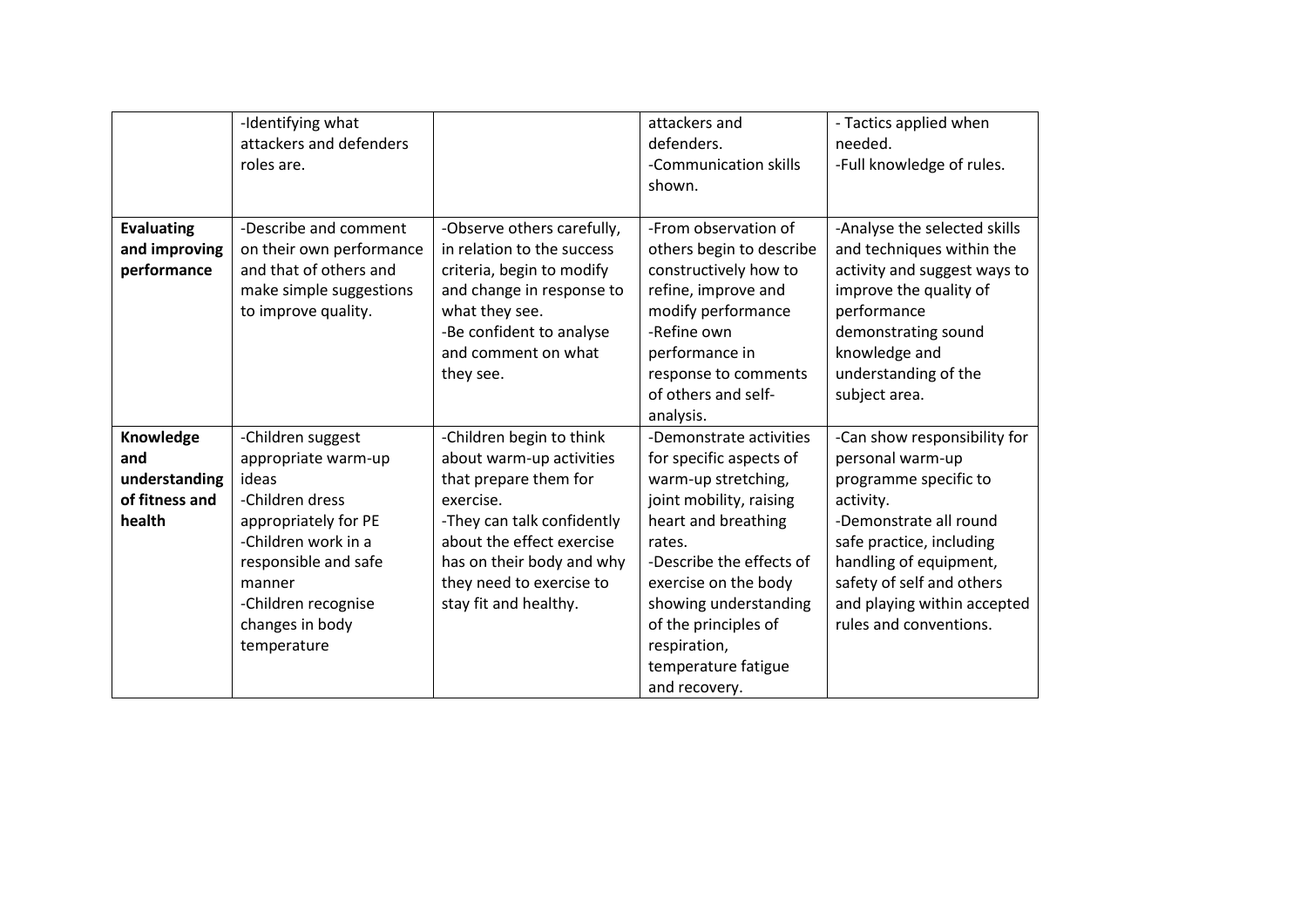|                                                                                      | Year <sub>3</sub>                                                                                                                                                                                                                                                                                 | Year 4                                                                                                                                                                                                                                                                                                                                        | Year 5                                                                                                                                                                                                                                                                                                                                                            | Year 6                                                                                                                                                                                                                                                                                                                                                                                          |
|--------------------------------------------------------------------------------------|---------------------------------------------------------------------------------------------------------------------------------------------------------------------------------------------------------------------------------------------------------------------------------------------------|-----------------------------------------------------------------------------------------------------------------------------------------------------------------------------------------------------------------------------------------------------------------------------------------------------------------------------------------------|-------------------------------------------------------------------------------------------------------------------------------------------------------------------------------------------------------------------------------------------------------------------------------------------------------------------------------------------------------------------|-------------------------------------------------------------------------------------------------------------------------------------------------------------------------------------------------------------------------------------------------------------------------------------------------------------------------------------------------------------------------------------------------|
| <b>Acquiring and</b><br>developing<br><b>skills</b>                                  | -learn how to hold the<br>stick correctly.<br>-dribbling skills (use flat<br>side of stick only).<br>-passing skills (use the<br>push pass effectively).<br>-Receiving skills (be able<br>make a barrier to<br>receive a pass).<br>-tackling skills (use<br>block and jab tackle<br>effectively). | -learn how to hold the stick<br>correctly (use good posture).<br>-dribbling skills (how to stop the<br>ball, make a bridge to change<br>direction).<br>-passing skills (use the push pass<br>effectively).<br>-Receiving skills (be able make a<br>barrier to receive a pass).<br>-tackling skills (use block and jab<br>tackle effectively). | -learn how to hold the stick<br>correctly (bend knees and keep<br>back straight).<br>-dribbling skills (how to stop the<br>ball, make a bridge to change<br>direction).<br>-passing skills (use the push pass<br>effectively).<br>-Receiving skills (be able make a<br>barrier to receive a pass).<br>-tackling skills (use block and jab<br>tackle effectively). | -learn how to hold the stick correctly<br>(bend knees and keep back straight.)<br>-dribbling skills (how to stop the ball,<br>make a bridge to change direction).<br>-passing skills (use the push pass<br>effectively).<br>-Receiving skills (be able make a<br>barrier to receive a pass).<br>-tackling skills (use block and jab<br>tackle effectively).                                     |
| <b>Selecting</b><br>applying skills<br>and tactics for<br>attacking and<br>defending | - Understand basic<br>passing techniques.<br>-Communication<br>between players.<br>- Find and use space to<br>help out team mates.                                                                                                                                                                | - Understand basic passing<br>techniques.<br>-Communication between<br>players.<br>- Find and use space to help out<br>team mates.<br>-Choose positions in their team.                                                                                                                                                                        | - Understand basic passing<br>techniques.<br>-Communication between players.<br>- Find and use space to help out<br>team mates.<br>-Choose positions in their team.<br>-Know how to mark and defend the<br>goals.<br>-Play small sided games effectively.                                                                                                         | - Understand basic passing<br>techniques.<br>-Communication between players<br>- Find and use space to help out team<br>mates.<br>-Choose positions in their team.<br>-Know how to mark and defend the<br>goals.<br>-Play small sided games effectively.<br>-Use a variety of tactics to keep the<br>ball from the opponent.<br>-Know different ways to get the ball to<br>the opponent's goal. |
| <b>Evaluating</b><br>and improving<br>performance                                    | - Be able to ask<br>questions about what<br>skills they need to<br>improve on etc.                                                                                                                                                                                                                | - Be able to ask questions about<br>what skills they need to improve<br>on etc.                                                                                                                                                                                                                                                               | - Be able to ask questions about<br>what skills they need to improve<br>on etc.                                                                                                                                                                                                                                                                                   | - Be able to ask questions about what<br>skills they need to improve on etc.<br>- Understating what went well and<br>what they need to practice more on.                                                                                                                                                                                                                                        |

## **NATIONAL CURRICULM OVERVIEW FOR INVASION GAMES - HOCKEY KS2**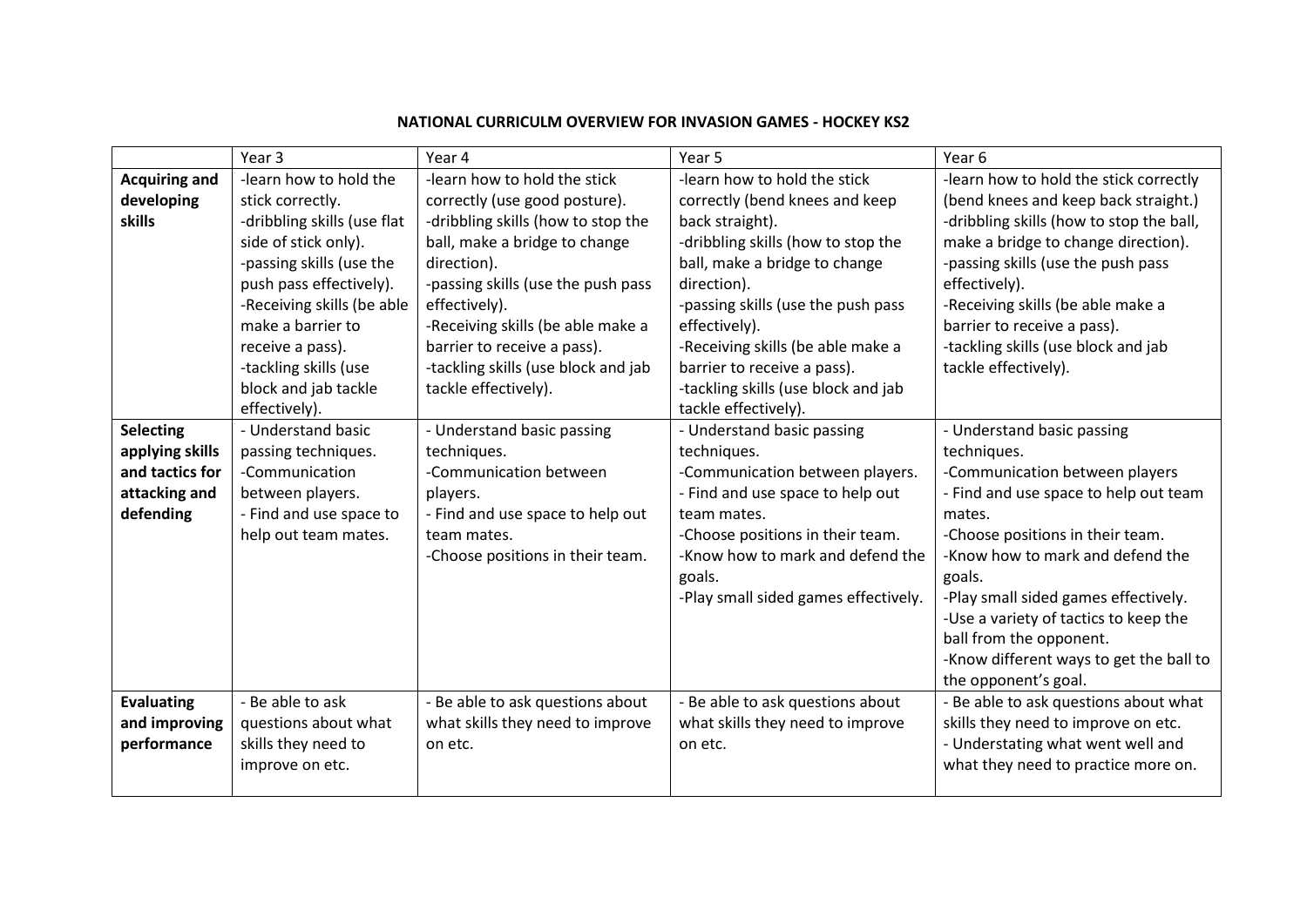|                |                            | - Understating what went well       | - Understating what went well and  | Explain why their performance was      |
|----------------|----------------------------|-------------------------------------|------------------------------------|----------------------------------------|
|                |                            | and what they need to practice      | what they need to practice more    | good.                                  |
|                |                            | more on.                            | on.                                | - Pupils to do a self- assessment on   |
|                |                            |                                     | - Explain why their performance    | their performance each lesson.         |
|                |                            |                                     | was good.                          | -How to adapt their play so that suits |
|                |                            |                                     |                                    | their needs and others strengths.      |
| Knowledge      | -Variety of skills related | - Variety of skills related to warm | -Variety of skills related to warm | -Variety of skills related to warm up  |
| and            | to warm up games.          | up games.                           | up games.                          | games.                                 |
| understanding  | -Why cool downs are        | -Why cool downs are important.      | -Why cool downs are important.     | -Why cool downs are important.         |
| of fitness and | important.                 | - Make sure that the warm up        | - Make sure that the warm up that  | - Make sure that the warm up that is   |
| health         |                            | that is done is appropriate to the  | is done is appropriate to the      | done is appropriate to the skill/game. |
|                |                            | skill/game.                         | skill/game.                        | - Give good explanations of why a      |
|                |                            |                                     | -Give good explanations of why a   | warm-up is important before a          |
|                |                            |                                     | warm-up is important before a      | session.                               |
|                |                            |                                     | session.                           | -Carry out a warm up carefully and     |
|                |                            |                                     | -Carry out a warm up carefully and | thoroughly.                            |
|                |                            |                                     | thoroughly.                        | - Recognise exercises that helps       |
|                |                            |                                     |                                    | strength, stamina and speed.           |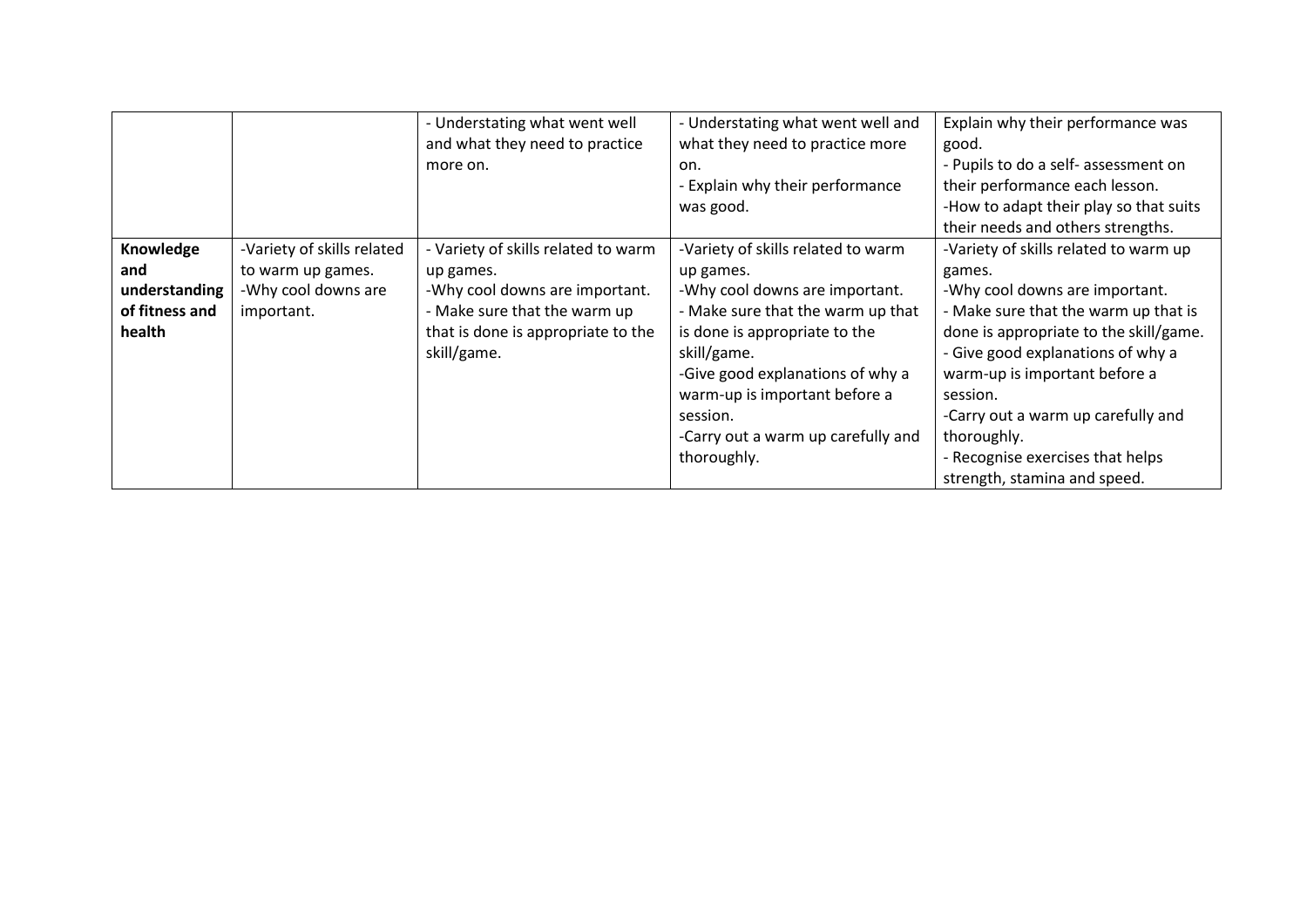|                                                                                   | Year <sub>3</sub>                                                                                                                                     | Year 4                                                                                                                                                                                             | Year 5                                                                                                                                                                                                                                                                                    | Year <sub>6</sub>                                                                                                                                                                                                                                                                                                                                 |
|-----------------------------------------------------------------------------------|-------------------------------------------------------------------------------------------------------------------------------------------------------|----------------------------------------------------------------------------------------------------------------------------------------------------------------------------------------------------|-------------------------------------------------------------------------------------------------------------------------------------------------------------------------------------------------------------------------------------------------------------------------------------------|---------------------------------------------------------------------------------------------------------------------------------------------------------------------------------------------------------------------------------------------------------------------------------------------------------------------------------------------------|
| <b>Acquiring and</b><br>Developing skills.                                        | <b>Balance</b><br>$\bullet$<br>Footwork<br><b>Body Control</b><br>$\bullet$<br>Passing and Catching<br>$\bullet$                                      | <b>Balance</b><br>Footwork<br><b>Body Control</b><br><b>Space Awareness</b><br>Passing and Catching                                                                                                | <b>Balance</b><br>$\bullet$<br>Footwork<br><b>Body Control</b><br><b>Space Awareness</b><br>$\bullet$<br>Passing and Catching<br>Defending and<br>$\bullet$<br>Attacking                                                                                                                  | <b>Balance</b><br>Footwork<br><b>Body Control</b><br><b>Space Awareness</b><br>Passing and Catching<br>Defending and<br>Attacking<br>Decision making                                                                                                                                                                                              |
| <b>Selecting applying</b><br>skills and tactics<br>for attacking and<br>defending | 4 X 4 games<br>Varity of passes<br>Choosing correct pass<br>$\bullet$<br>Passing with accuracy to<br>correct team member<br><b>Shooting Technique</b> | 4 X 4 games<br>Varity of passes<br>Choosing correct<br>pass<br>Passing with<br>accuracy to correct<br>team member<br><b>Shooting Technique</b><br>Running on to the<br>ball at a straight<br>angle | High 5 game<br>Rules of the game<br>Varity of passes<br>Choosing correct<br>$\bullet$<br>pass<br>Passing with<br>$\bullet$<br>accuracy to correct<br>team member<br><b>Shooting Technique</b><br>$\bullet$<br>Running on to the<br>٠<br>ball different angles<br>Timing runs<br>$\bullet$ | High 5 game<br>$\bullet$<br>Rules of the game<br>Varity of passes<br>Choosing correct<br>pass<br>Passing with<br>accuracy to correct<br>team member<br><b>Shooting Technique</b><br>Running on to the<br>ball different angles<br>Timing runs<br>Correct pass<br>Running onto the ball<br>(moving)<br>Changing from attack<br>to defence position |

#### **NATIONAL CURRICULM OVERVIEW FOR INVASION GAMES - NETBALL KS2**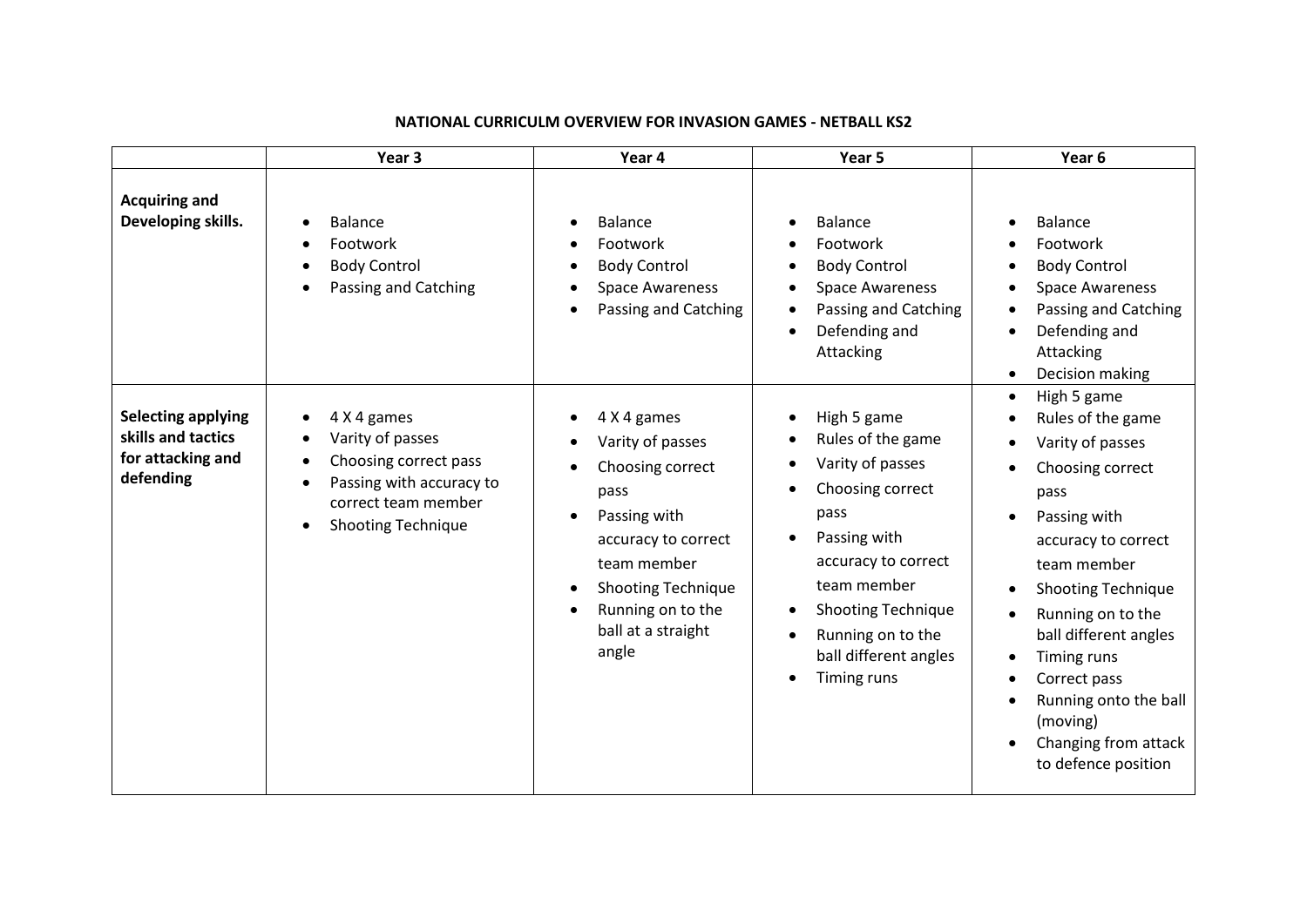| Knowledge and<br><b>Understanding of</b><br>fitness and health. | Children suggest<br>$\bullet$<br>appropriate warm-up ideas.<br>Appropriate clothing.<br>$\bullet$<br>Work in a responsible and<br>$\bullet$<br>safe manner.<br>Children recognise changes<br>$\bullet$<br>in body temperature | Begin to think about<br>warm up activities<br>that prepare them<br>for lesson.<br>Appropriate clothing<br>for PE<br>Work in a safe<br>responsible manner.<br>Talk confidently<br>about the effects<br>exercise has on their<br>body. | Own warn up<br>$\bullet$<br>relevant to the<br>lesson.<br>Demonstrate<br>activities for specific<br>aspects of warm up<br>Stretching, joint<br>mobility, raising<br>heart rate and<br>breathing rates.<br>Describe the effects<br>of exercising on your<br>body.<br>Show principles of<br>respiration,<br>temperature fatigue<br>and recovery. | Own warm up<br>delivered to the<br>class.<br>Responsible for<br>personal warm up<br>specific to activity<br>Demonstrate safe<br>practice.<br>Handle equipment<br>safely.<br>Playing within<br>$\bullet$<br>accepted rules and<br>conventions. |
|-----------------------------------------------------------------|-------------------------------------------------------------------------------------------------------------------------------------------------------------------------------------------------------------------------------|--------------------------------------------------------------------------------------------------------------------------------------------------------------------------------------------------------------------------------------|------------------------------------------------------------------------------------------------------------------------------------------------------------------------------------------------------------------------------------------------------------------------------------------------------------------------------------------------|-----------------------------------------------------------------------------------------------------------------------------------------------------------------------------------------------------------------------------------------------|
| <b>Evaluating and</b><br>improving<br>performance.              | Describe and comment on<br>$\bullet$<br>their own performance.<br>Make simple suggestions to<br>improve quality.                                                                                                              | Describe and<br>$\bullet$<br>comment on own<br>performance.<br>Observe others<br>Modify and change<br>response to what<br>you see.                                                                                                   | Observations of<br>$\bullet$<br>others begin to<br>describe<br>constructively how<br>to refine, improve<br>and modify<br>performance.<br>Refine own<br>$\bullet$<br>performance in<br>response to<br>comments of others<br>and self-analysis.                                                                                                  | Analyse the selected<br>$\bullet$<br>skills and techniques<br>Suggest ways to<br>improve the quality<br>of performance.<br>Demonstrating<br>sound knowledge<br>and understanding.<br>Self-assessment.                                         |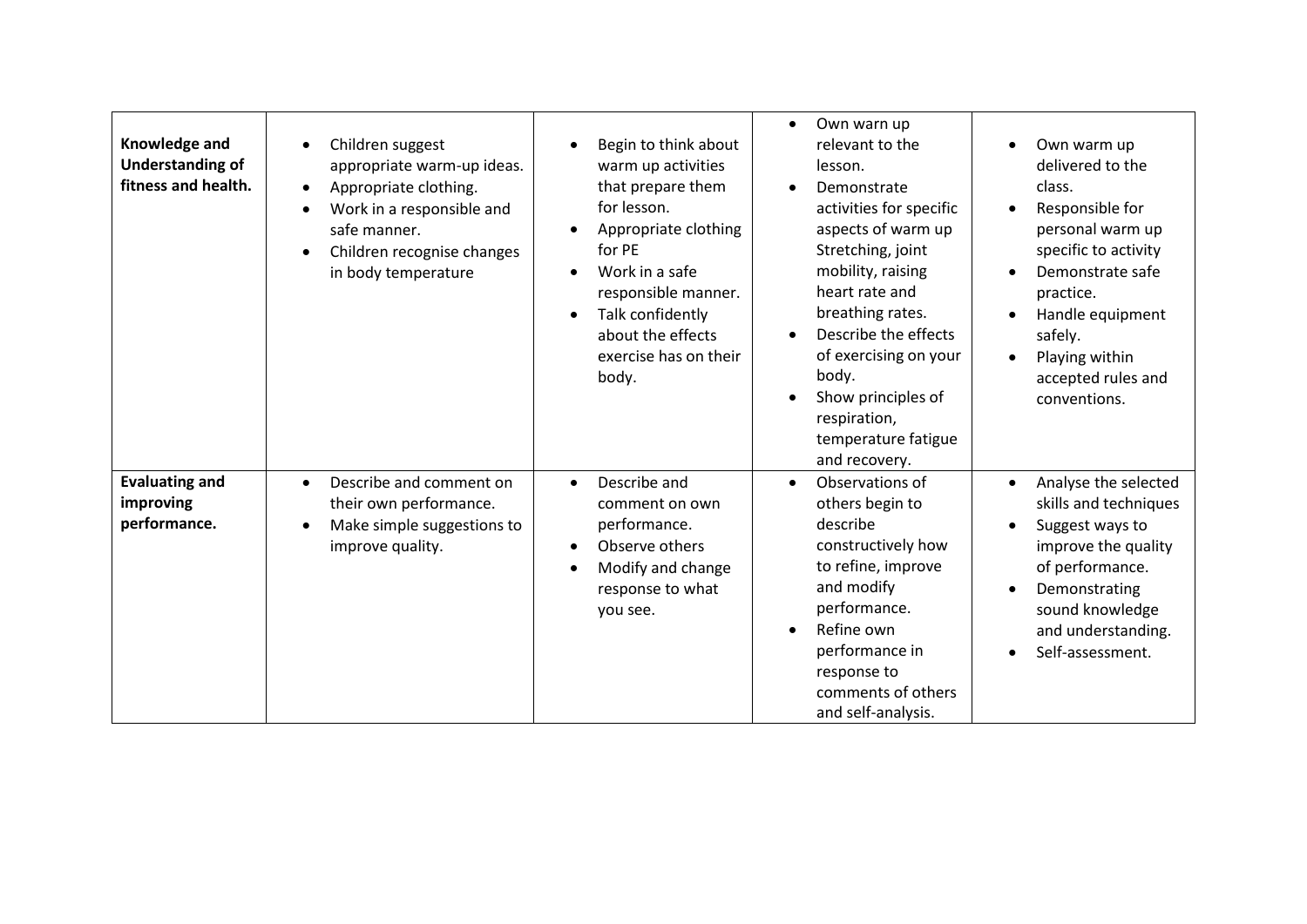|                                                                                      | Year 3                                                                                                                                                                                                                                                             | Year 4                                                                                                                                                                                                                                                                                                 | Year 5                                                                                                                                                                                                                                            | Year 6                                                                                                                                                                                                                                                                                                      |
|--------------------------------------------------------------------------------------|--------------------------------------------------------------------------------------------------------------------------------------------------------------------------------------------------------------------------------------------------------------------|--------------------------------------------------------------------------------------------------------------------------------------------------------------------------------------------------------------------------------------------------------------------------------------------------------|---------------------------------------------------------------------------------------------------------------------------------------------------------------------------------------------------------------------------------------------------|-------------------------------------------------------------------------------------------------------------------------------------------------------------------------------------------------------------------------------------------------------------------------------------------------------------|
| <b>Acquiring and</b><br>developing<br>skills                                         | -introducing ball handling<br>'W' technique for<br>catching.<br>-introduce passing<br>techniques and where to<br>throw from 'pocket pass'.<br>-skills to use when<br>handling the ball when<br>running.<br>-dodging drills to help<br>understand when to<br>dodge. | -Show good handling<br>technique when running.<br>-Correct technique when<br>handling ball for<br>passing/catching.<br>-Show good change of<br>pace when catching and<br>throwing.<br>-Throw and catch using<br>correct 'W' technique.<br>-introducing 2v1 to apply<br>dodging & evasion.              | -Sustain and maintain<br>running speed at<br>different distances<br>while handling the ball.<br>-Start moving while<br>handling/passing ball.<br>-Throw fluently with<br>power improving on<br>personal targets                                   | -Strength, stamina and<br>managing speed when<br>running while handling the<br>ball.<br>-applying dodging & evasion<br>in game situations<br>-Throw with excellent<br>accuracy, power, speed and<br>strength while running and<br>standing still.<br>-catching with 'W' handling<br>technique.              |
| <b>Selecting</b><br>applying skills<br>and tactics for<br>attacking and<br>defending | -Understanding the<br>reasons why spatial<br>awareness and<br>communication is<br>important in a game.<br>- Understand differences<br>between attacking and<br>defending.<br>-understand how to<br>position the team when<br>attacking and defending.              | -understanding positions in<br>the game and how they<br>help with attacking and<br>defending.<br>- developing how to use<br>spatial awareness and<br>communication<br>-develop skills on how to<br>keep the ball from<br>opponents<br>-develop the different<br>ways to attack and defend<br>TRY line. | -Developing<br>knowledge on<br>positions for games to<br>help attack and<br>defend.<br>-know how to defend<br>their line and attack<br>the other teams<br>-understanding why<br>spatial awareness and<br>communication is<br>important in a game. | -Be confident and use<br>knowledge learnt to select<br>passing, positioning, running<br>spaces and speeds in<br>different game situations.<br>-Use correct and specific<br>movements during the game<br>i.e. dodging.<br>-using spatial awareness and<br>communication to attack<br>and defend effectively. |
| <b>Evaluating</b>                                                                    | -Describe and comment                                                                                                                                                                                                                                              | -Observe others carefully,                                                                                                                                                                                                                                                                             | -From observation of                                                                                                                                                                                                                              | -Analyse the selected skills                                                                                                                                                                                                                                                                                |
| and improving                                                                        | on their own performance                                                                                                                                                                                                                                           | in relation to the success                                                                                                                                                                                                                                                                             | others begin to                                                                                                                                                                                                                                   | and techniques within the                                                                                                                                                                                                                                                                                   |
| performance                                                                          | and that of others and                                                                                                                                                                                                                                             | criteria, begin to modify                                                                                                                                                                                                                                                                              | describe constructively                                                                                                                                                                                                                           | activity and suggest ways to                                                                                                                                                                                                                                                                                |

## **NATIONAL CURRICULM OVERVIEW FOR INVASION GAMES - TAG RUGBY KS2**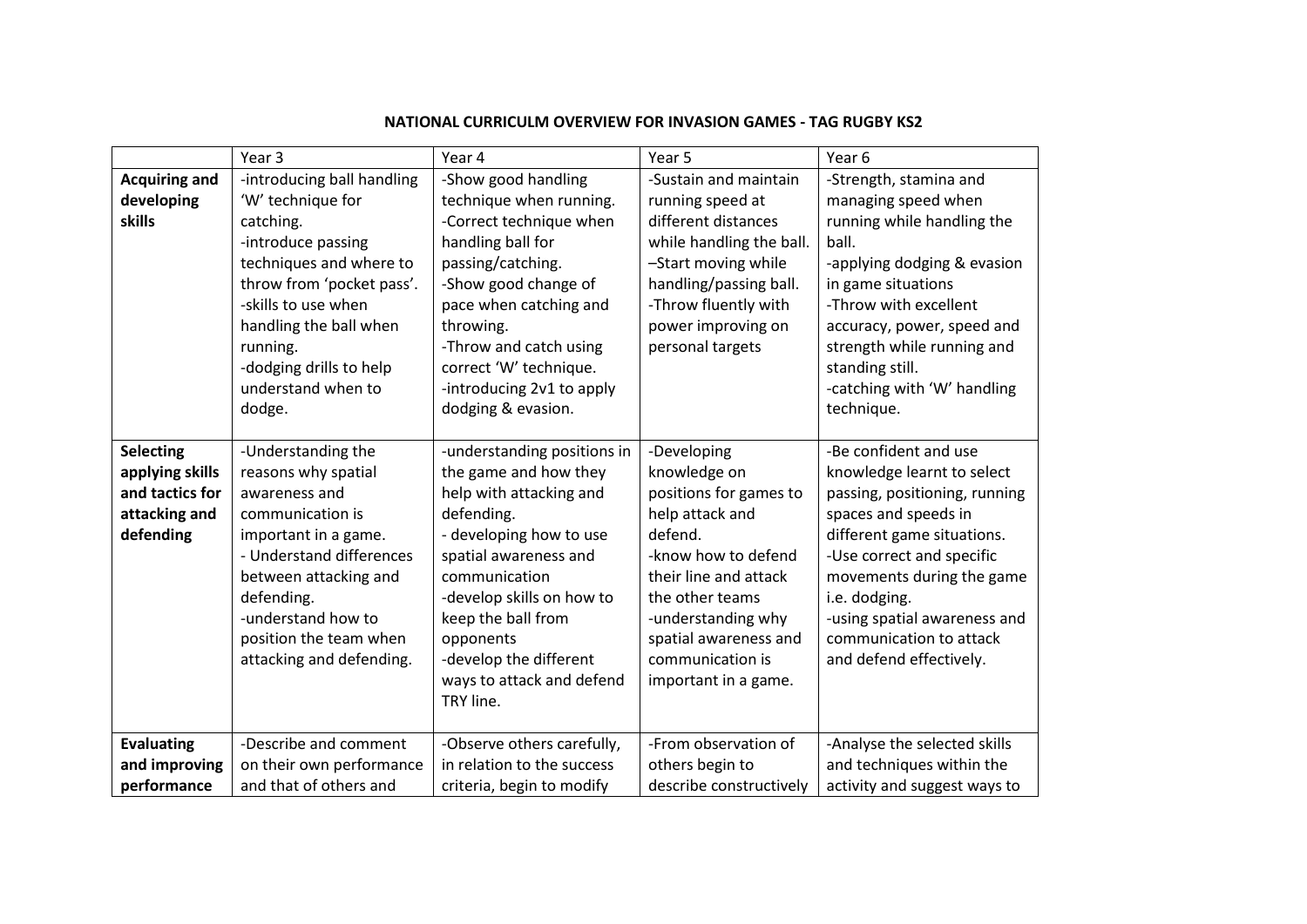|                                                               | make simple suggestions<br>to improve quality.                                                                                                                                                                | and change in response to<br>what they see.<br>-Be confident to analyse<br>and comment on what<br>they see.                                                                                                                            | how to refine, improve<br>and modify<br>performance<br>-Refine own<br>performance in<br>response to comments<br>of others and self-<br>analysis.                                                                                                                                                       | improve the quality of<br>performance demonstrating<br>sound knowledge and<br>understanding of the subject<br>area.                                                                                                                                          |
|---------------------------------------------------------------|---------------------------------------------------------------------------------------------------------------------------------------------------------------------------------------------------------------|----------------------------------------------------------------------------------------------------------------------------------------------------------------------------------------------------------------------------------------|--------------------------------------------------------------------------------------------------------------------------------------------------------------------------------------------------------------------------------------------------------------------------------------------------------|--------------------------------------------------------------------------------------------------------------------------------------------------------------------------------------------------------------------------------------------------------------|
| Knowledge<br>and<br>understanding<br>of fitness and<br>health | Children suggest<br>appropriate warm-up<br>ideas<br>-Children dress<br>appropriately for PE<br>-Children work in a<br>responsible and safe<br>manner<br>-Children recognise<br>changes in body<br>temperature | Children begin to think<br>about warm-up activities<br>that prepare them for<br>exercise.<br>-They can talk confidently<br>about the effect exercise<br>has on their body and why<br>they need to exercise to<br>stay fit and healthy. | -Demonstrate<br>activities for specific<br>aspects of warm-up<br>stretching, joint<br>mobility, raising heart<br>and breathing rates.<br>-Describe the effects of<br>exercise on the body<br>showing<br>-understanding of the<br>principles of<br>respiration,<br>temperature fatigue<br>and recovery. | -Can show responsibility for<br>personal warm-up<br>programme specific to<br>activity.<br>-Demonstrate all round safe<br>practice, including handling<br>of equipment, safety of self<br>and others and playing<br>within accepted rules and<br>conventions. |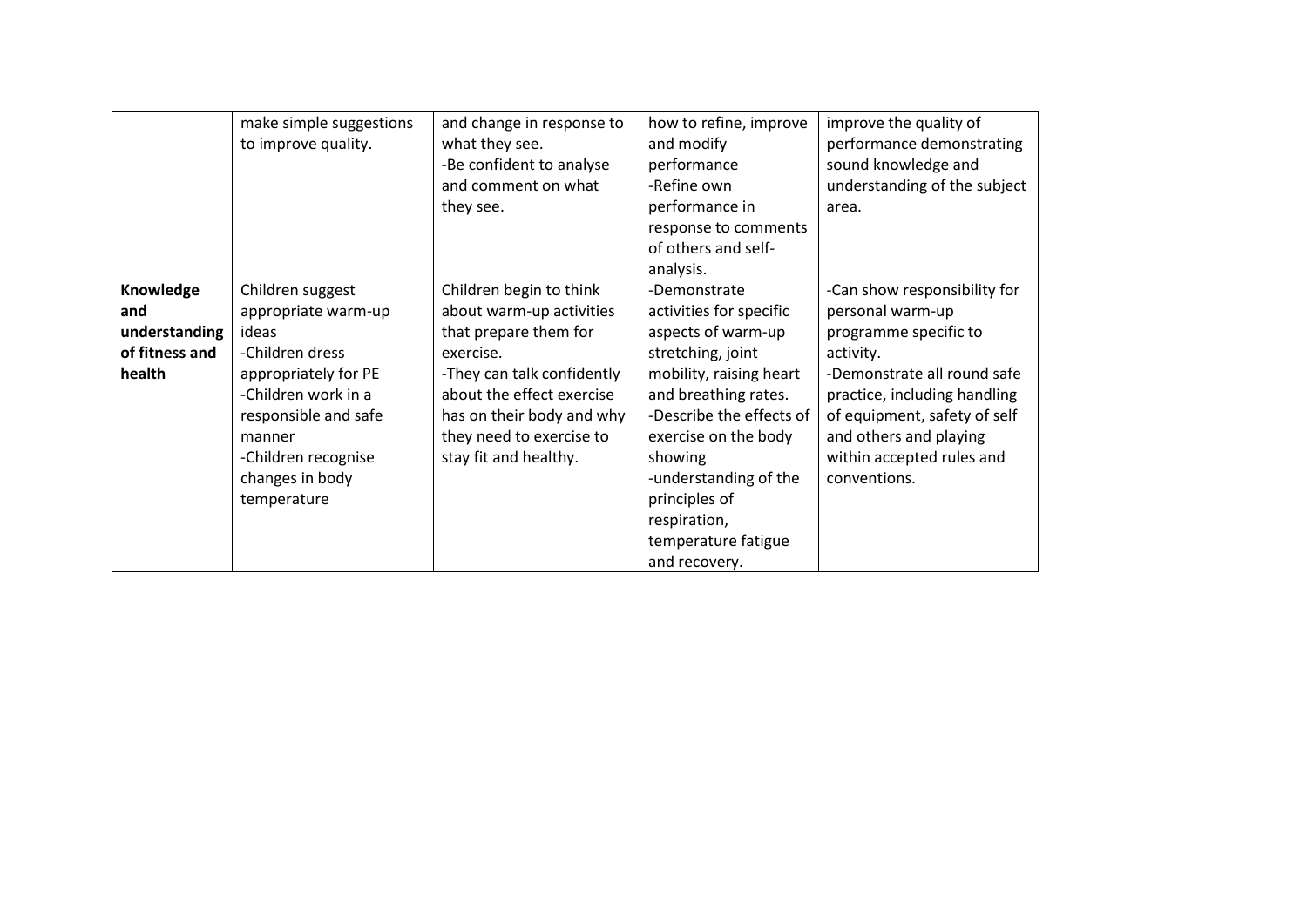|                      | Year 3                      | Year 4                          | Year 5                            | Year 6                                |
|----------------------|-----------------------------|---------------------------------|-----------------------------------|---------------------------------------|
| <b>Acquiring and</b> | -Know and perform the       | -Know and perform the basic     | -Perform the correct grip and     | -Demonstrate throwing and catching    |
| developing           | basic grip                  | grip                            | demonstrate a good back swing,    | motor skills                          |
| skills               | -Use throwing and catching  | -Use the following shots in     | connection and follow through     | -Perform the correct grip and         |
|                      | motor skills                | short rallies:                  | -Understand and perform all       | demonstrate a good back swing,        |
|                      | -Learn the following basic  | *Forehand                       | shots and use them in longer      | connection and follow through         |
|                      | shots:                      | *Backhand                       | rallies and progress to using the | -Demonstrate technical skills of each |
|                      | *Forehand                   | *Volley                         | over-arm serve.                   | shot:                                 |
|                      | *Backhand                   | *Overhead                       | -Play shots on both sides of the  | *Forehand                             |
|                      | *Volley                     | *Serve (under and over arm)     | body                              | *Backhand                             |
|                      | *Overhead                   | -Good body position of feet,    | -Direct the ball reasonably well  | *Volley                               |
|                      | *Serve (mainly under-arm)   | hips, shoulders and head        | towards their opponents court     | *Overhead                             |
|                      | -Good body position         | -Start to improve spatial       | or target area                    | *Under-arm and over-arm serves        |
|                      | -Understand and use hand    | awareness                       | -Perform the skills in a well-    | -Demonstrate good body position,      |
|                      | eye coordination            | -Use good hand eye              | balanced body position            | court position and spatial awareness  |
|                      | -Understand what a rally is | coordination to improve         | -Understand the difference of     | -Accuracy and consistency during      |
|                      | and have a go at it.        | accuracy and consistency of     | match play in singles and         | long rallies                          |
|                      | -Play in both singles and   | shots.                          | doubles                           | -Monitor and assess ball flight and   |
|                      | doubles matches             | -Play in both singles and       |                                   | speed                                 |
|                      |                             | doubles matches                 |                                   | -Understand difference in singles     |
|                      |                             |                                 |                                   | and doubles and work as a team in     |
|                      |                             |                                 |                                   | doubles matches.                      |
|                      |                             |                                 |                                   |                                       |
|                      |                             |                                 |                                   |                                       |
| <b>Selecting</b>     | -Understand that the ball   | -Stand in a good court position | -As soon as they have taken       | -Quickly move to centre of court      |
| applying skills      | can only bounce once on     | -Spot the spaces in their       | their shot aim to make it back    | after taking a shot and explain why   |
| and tactics for      | their side of the court     | opponent's court and try to hit | to the centre of the court to     | this is a good idea                   |
| attacking and        | -Move quickly to the ball   | the ball towards them.          | make it easier when receiving     | -Use different methods of hitting the |
| defending            | and aim for opponents side  | -Work as a partnership in       | the next shot                     | ball (changes of speed, direction,    |
|                      | of the court                | doubles                         | -Hit the ball with purpose,       | depth, height and width) to outwit    |
|                      |                             |                                 | varying speed, width, depth,      | your opponent e.g. a drop shot        |

## **NATIONAL CURRICULM OVERVIEW FOR NET/WALL - TENNIS KS2**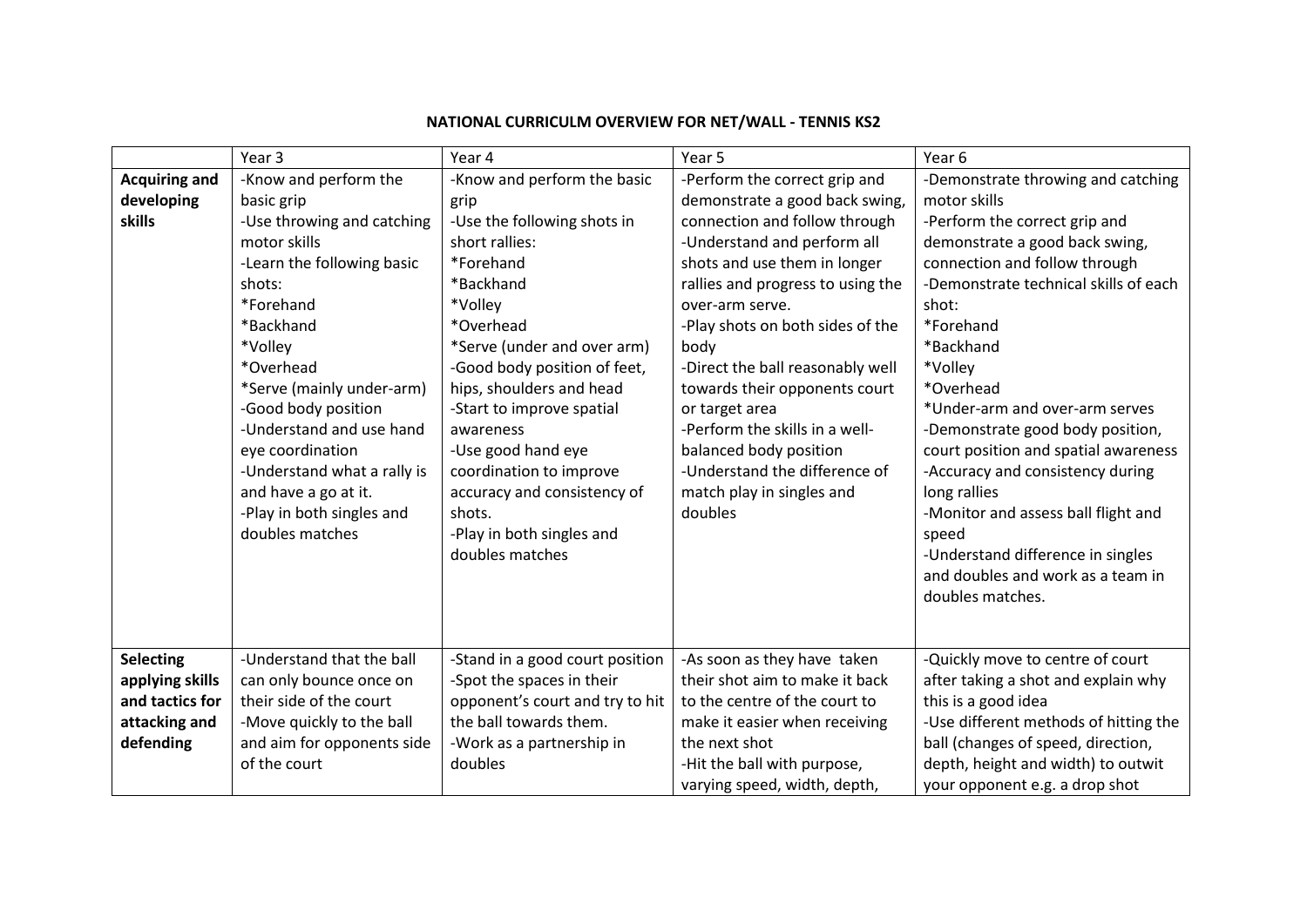|                                                   |                                                                                                                               |                                                                                                                                                                                                | height and direction to outwit<br>opponent.<br>-Play individually and in doubles<br>-Understand scoring system and<br>game-play<br>-Decide when to attack and<br>when to defend depending on<br>opponents shot. | -Demonstrate good doubles play,<br>where to stand on court and how to<br>cover each other when court<br>positions change<br>-Understand scoring system, game-<br>play and how tie-breaks work.<br>-Show understanding of when to<br>attack and when to defend during a<br>point e.g. to attack if opponent plays |
|---------------------------------------------------|-------------------------------------------------------------------------------------------------------------------------------|------------------------------------------------------------------------------------------------------------------------------------------------------------------------------------------------|-----------------------------------------------------------------------------------------------------------------------------------------------------------------------------------------------------------------|------------------------------------------------------------------------------------------------------------------------------------------------------------------------------------------------------------------------------------------------------------------------------------------------------------------|
|                                                   |                                                                                                                               |                                                                                                                                                                                                |                                                                                                                                                                                                                 | a high loopy shot.                                                                                                                                                                                                                                                                                               |
| <b>Evaluating</b><br>and improving<br>performance | -Describe and comment on<br>their own performance and<br>that of others and make<br>simple suggestions to<br>improve quality. | -Observe others carefully, in<br>relation to the success criteria,<br>begin to modify and change in<br>response to what they see.<br>-Be confident to analyse and<br>comment on what they see. | -From observation of others<br>begin to describe constructively<br>how to refine, improve and<br>modify performance<br>-Refine own performance in<br>response to comments of<br>others and self-analysis.       | -Analyse the selected skills and<br>techniques within the activity and<br>suggest ways to improve the quality<br>of performance demonstrating<br>sound knowledge and understanding<br>of the subject area.                                                                                                       |
| Knowledge                                         | -Children suggest                                                                                                             | -Children begin to think about                                                                                                                                                                 | -Demonstrate activities for                                                                                                                                                                                     | -Can show responsibility for personal                                                                                                                                                                                                                                                                            |
| and                                               | appropriate warm-up ideas                                                                                                     | warm-up activities that                                                                                                                                                                        | specific aspects of warm-up                                                                                                                                                                                     | warm-up programme specific to                                                                                                                                                                                                                                                                                    |
| understanding                                     | -Children dress                                                                                                               | prepare them for exercise.                                                                                                                                                                     | stretching, joint mobility, raising                                                                                                                                                                             | activity.                                                                                                                                                                                                                                                                                                        |
| of fitness and                                    | appropriately for PE                                                                                                          | -They can talk confidently                                                                                                                                                                     | heart and breathing rates.                                                                                                                                                                                      | -Demonstrate all round safe                                                                                                                                                                                                                                                                                      |
| health                                            | -Children work in a                                                                                                           | about the effect exercise has                                                                                                                                                                  | -Describe the effects of exercise                                                                                                                                                                               | practice, including handling of                                                                                                                                                                                                                                                                                  |
|                                                   | responsible and safe<br>manner                                                                                                | on their body and why they<br>need to exercise to stay fit and                                                                                                                                 | on the body showing<br>understanding of the principles                                                                                                                                                          | equipment, safety of self and others<br>and playing within accepted rules                                                                                                                                                                                                                                        |
|                                                   | -Children recognise                                                                                                           | healthy.                                                                                                                                                                                       | of respiration, temperature                                                                                                                                                                                     | and conventions.                                                                                                                                                                                                                                                                                                 |
|                                                   | changes in body                                                                                                               |                                                                                                                                                                                                | fatigue and recovery.                                                                                                                                                                                           |                                                                                                                                                                                                                                                                                                                  |
|                                                   | temperature                                                                                                                   |                                                                                                                                                                                                |                                                                                                                                                                                                                 |                                                                                                                                                                                                                                                                                                                  |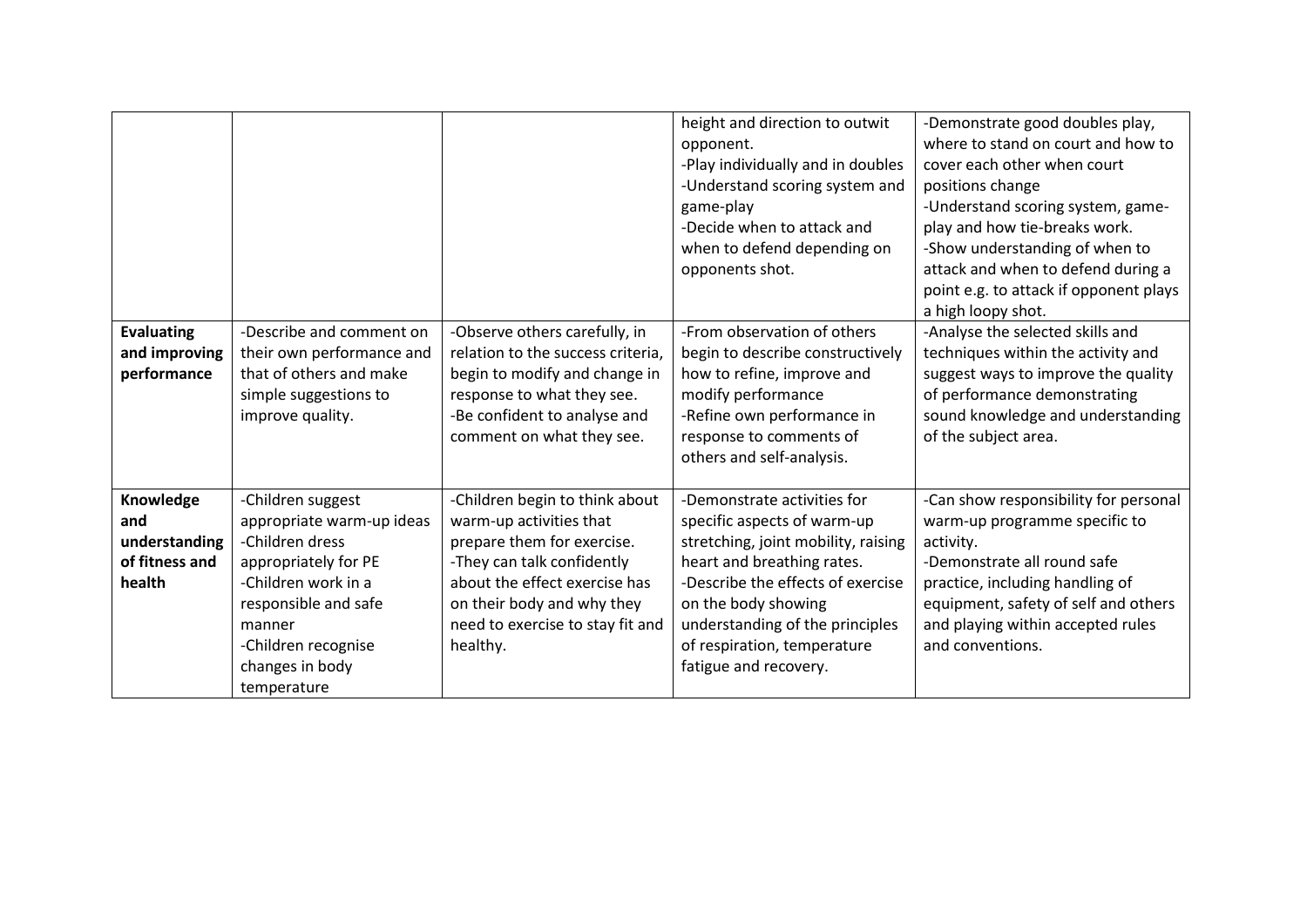|                                                                                            | Year 3                                                                                                                                                                                                                                 | Year 4                                                                                                                                                                                                                                                                                                                | Year 5                                                                                                                                                                                                                                                                                                                                                                    | Year 6                                                                                                                                                                                                                                                                                                                                                                                                                                               |
|--------------------------------------------------------------------------------------------|----------------------------------------------------------------------------------------------------------------------------------------------------------------------------------------------------------------------------------------|-----------------------------------------------------------------------------------------------------------------------------------------------------------------------------------------------------------------------------------------------------------------------------------------------------------------------|---------------------------------------------------------------------------------------------------------------------------------------------------------------------------------------------------------------------------------------------------------------------------------------------------------------------------------------------------------------------------|------------------------------------------------------------------------------------------------------------------------------------------------------------------------------------------------------------------------------------------------------------------------------------------------------------------------------------------------------------------------------------------------------------------------------------------------------|
| <b>Acquiring</b><br>and<br>developing<br>skills                                            | -Understanding importance<br>of moving to the ball.<br>-Throwing/Feeding the ball<br>high and low.<br>-Catching the ball at the<br>highest point and lows<br>point.<br>-Introducing the volleying<br>shot, dig and under arm<br>serve. | -Understanding the<br>importance of moving to the<br>ball.<br>-Throwing/ Feeding the ball<br>high and low.<br>-Catching the ball at the<br>highest point and lowest<br>point.<br>-Introducing volley and dig<br>and underarm serve.<br>-Showing a good technique<br>with their arms and feet.                         | -Understanding the<br>importance of moving to get<br>under the ball to play the<br>correct shots of a Dig, Set, or<br>Smash Shot.<br>-Understanding the different<br>ways of Serving under arm or<br>over arm.<br>-Playing with accuracy and<br>control.<br>-Recognising good technique.<br>-Understanding the rules of<br>the game.                                      | -Understanding the importance<br>of moving to get under the ball.<br>-To play all shots with accuracy<br>and control to team-mates<br>throughout the game.<br>-Directing the ball into space<br>away from their opponents<br>-Recognising good technique.<br>-Showing the understanding<br>and knowledge of rules of the<br>game.<br>-Understanding to officiate<br>games, with what they have<br>learnt.                                            |
| <b>Selecting</b><br>applying<br>skills and<br>tactics for<br>attacking<br>and<br>defending | -Choosing the correct shot<br>depending on the<br>distances.<br>-Understanding when to<br>Volley and dig.<br>-Pass the ball to a member<br>of their team with accuracy<br>-Move to the ball quickly                                    | -Choosing the correct<br>technique for their shot,<br>depending on the distances.<br>-Understanding when to<br><b>Volley and Dig</b><br>-Pass the ball with accuracy<br>to a member of their team.<br>-Understanding and applying<br>height when directing the<br>ball<br>-Being able to move quickly<br>to the ball. | -Applying the right amount of<br>power and accuracy with their<br>shots, using the correct<br>technique.<br>-Passing the ball with accuracy<br>and control to other team<br>members.<br>-Applying shots with a varying<br>of speed, height, and<br>direction.<br>-Understanding their<br>positioning on court. -<br>Understanding and knowledge<br>on the serve rotation. | -Applying the right amount of<br>power and accuracy with their<br>shots, using the correct<br>technique.<br>-Passing the ball with accuracy<br>and control to other team<br>members.<br>-Hitting and directing their shots<br>into a space on court away from<br>their opponents.<br>-Using their knowledge and<br>understanding of when to move<br>early to get under the ball.<br>-Applying shots with varying of<br>speeds, height and direction. |

# **NATIONAL CURRICULM OVERVIEW FOR NET/WALL - VOLLEYBALL KS2**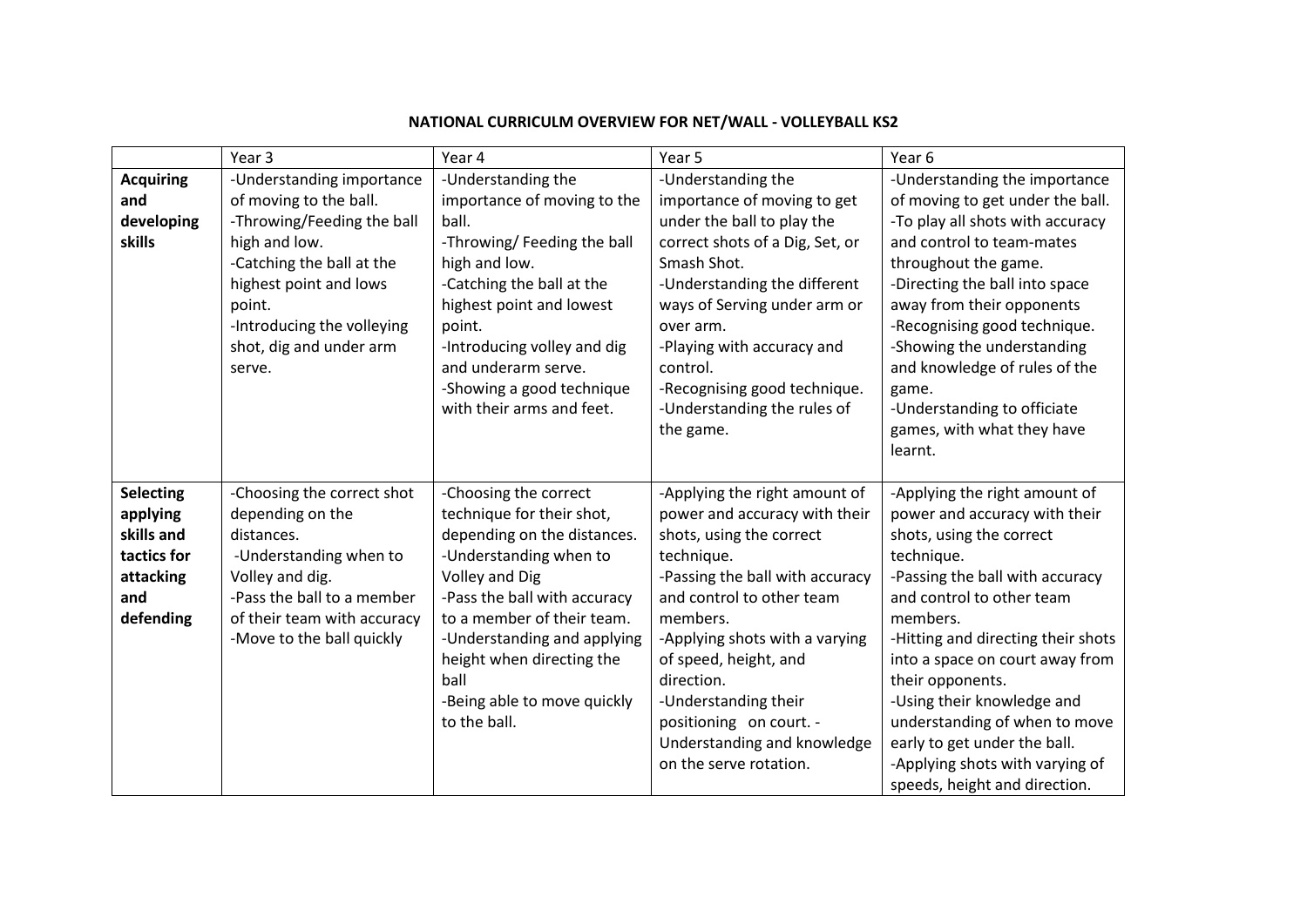|                   |                           |                               |                               | -Organising themselves on court  |
|-------------------|---------------------------|-------------------------------|-------------------------------|----------------------------------|
|                   |                           |                               |                               | in a game scenario. From         |
|                   |                           |                               |                               | positions to rotation of serve.  |
|                   |                           |                               |                               | -Being able to adapt to changes  |
|                   |                           |                               |                               | in the game, or equipment that   |
|                   |                           |                               |                               | they use.                        |
| <b>Evaluating</b> | -Describe and comment on  | -Observe others carefully, in | -From observation of others   | -Analyse the selected skills and |
| and               | their own performance and | relation to the success       | begin to describe             | techniques within the activity   |
| improving         | that of others and make   | criteria, begin to modify and | constructively how to refine, | and suggest ways to improve      |
| performance       | simple suggestions to     | change in response to what    | improve and modify            | the quality of performance       |
|                   | improve quality.          | they see.                     | performance                   | demonstrating sound              |
|                   |                           | -Be confident to analyse and  | -Refine own performance in    | knowledge and understanding      |
|                   |                           | comment on what they see.     | response to comments of       | of the subject area.             |
|                   |                           |                               | others and self-analysis.     |                                  |
| Knowledge         | -Children suggest         | -Children begin to think      | -Demonstrate activities for   | -Can show responsibility for     |
| and               | appropriate warm-up ideas | about warm-up activities      | specific aspects of warm-up   | personal warm-up programme       |
| understandi       | -Children dress           | that prepare them for         | stretching, joint mobility,   | specific to activity.            |
| ng of fitness     | appropriately for PE      | exercise.                     | raising heart and breathing   | -Demonstrate all round safe      |
| and health        | -Children work in a       | -They can talk confidently    | rates.                        | practice, including handling of  |
|                   | responsible and safe      | about the effect exercise has | -Describe the effects of      | equipment, safety of self and    |
|                   | manner                    | on their body and why they    | exercise on the body showing  | others and playing within        |
|                   | -Children recognise       | need to exercise to stay fit  | understanding of the          | accepted rules and conventions.  |
|                   | changes in body           | and healthy.                  | principles of respiration,    |                                  |
|                   | temperature               |                               | temperature fatigue and       |                                  |
|                   |                           |                               | recovery.                     |                                  |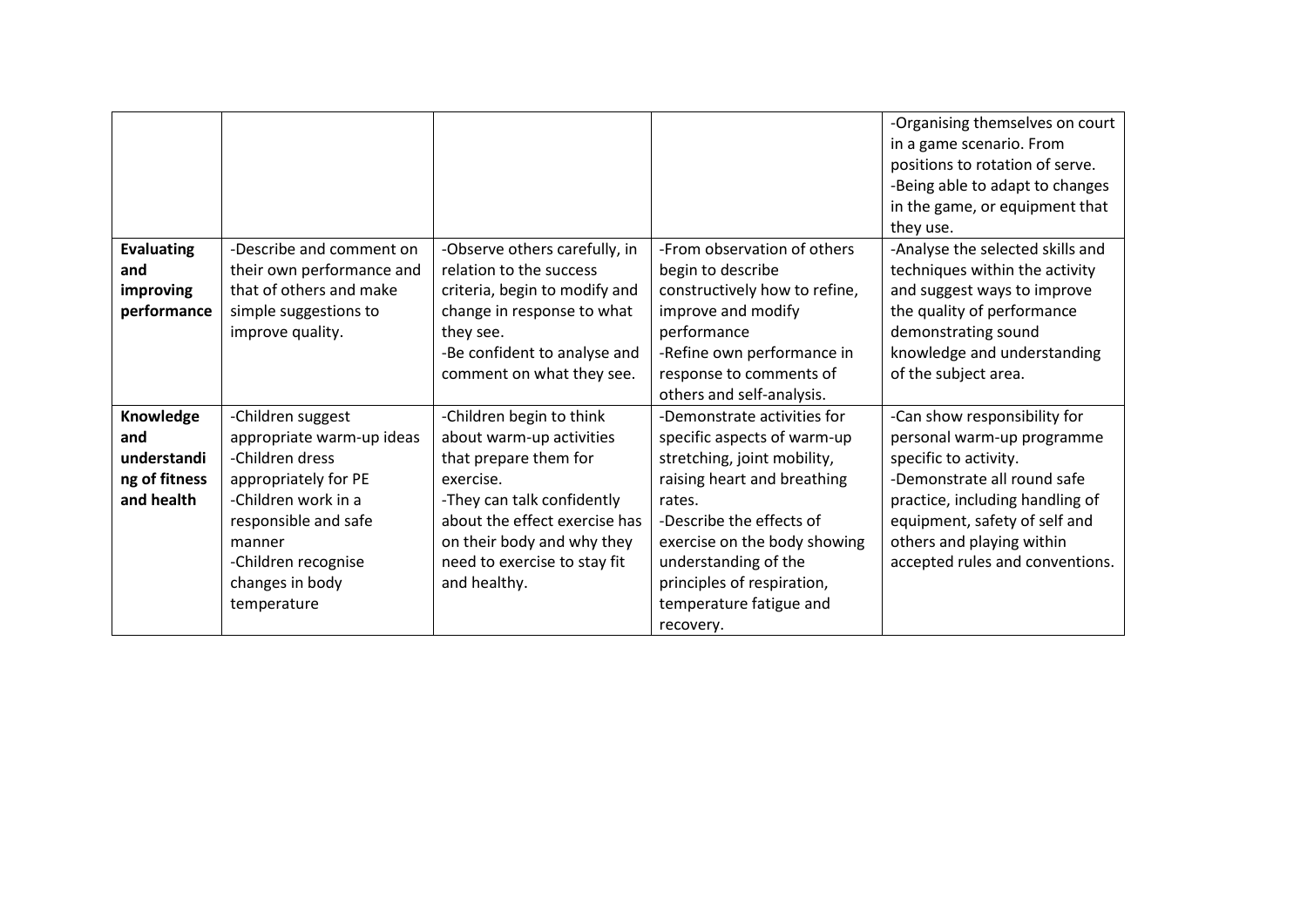|                                                          | Year <sub>3</sub>                                                                                                                                                                                                                                                                                      | Year 4                                                                                                                                                                                                                                                                                                                         | Year 5                                                                                                                                                                                                                                                                               | Year <sub>6</sub>                                                                                                                                                                                                                                                                                                                                                                                 |
|----------------------------------------------------------|--------------------------------------------------------------------------------------------------------------------------------------------------------------------------------------------------------------------------------------------------------------------------------------------------------|--------------------------------------------------------------------------------------------------------------------------------------------------------------------------------------------------------------------------------------------------------------------------------------------------------------------------------|--------------------------------------------------------------------------------------------------------------------------------------------------------------------------------------------------------------------------------------------------------------------------------------|---------------------------------------------------------------------------------------------------------------------------------------------------------------------------------------------------------------------------------------------------------------------------------------------------------------------------------------------------------------------------------------------------|
|                                                          |                                                                                                                                                                                                                                                                                                        |                                                                                                                                                                                                                                                                                                                                |                                                                                                                                                                                                                                                                                      |                                                                                                                                                                                                                                                                                                                                                                                                   |
| <b>Acquiring</b>                                         | -Common basic symbols                                                                                                                                                                                                                                                                                  | -Read a simple map using more                                                                                                                                                                                                                                                                                                  | -Make more complex route                                                                                                                                                                                                                                                             | -Plan a variety of orienteering challenges                                                                                                                                                                                                                                                                                                                                                        |
| and                                                      | -Use maps to orientate                                                                                                                                                                                                                                                                                 | basic keys and symbols to                                                                                                                                                                                                                                                                                                      | choices.                                                                                                                                                                                                                                                                             | using map reading and compass skills.                                                                                                                                                                                                                                                                                                                                                             |
| developing                                               | themselves and successfully                                                                                                                                                                                                                                                                            | complete a variety of orienteering                                                                                                                                                                                                                                                                                             | -Plan a simple orienteering trail                                                                                                                                                                                                                                                    | -Participate in the different types of                                                                                                                                                                                                                                                                                                                                                            |
| skills                                                   | navigate around a simple<br>course.<br>-Undertake simple<br>orienteering exercises.<br>-Participate in a range of<br>activities which involve<br>working with and trusting<br>others.<br>-Work effectively with a<br>partner.<br>-Follow instructions correctly.<br>-Keep the map set to the<br>ground | tasks.<br>-Participate in a range of problem<br>solving and adventure games,<br>introducing additional variations<br>such as non-verbal communication.<br>-Record what they observed<br>accurately.<br>-Maintain their individual focus<br>until the task is completed.<br>-Know where they are on the<br>course at all times. | using a variety of map reading<br>skills.<br>-Look carefully when deciding<br>which way to go.<br>-Choose the fastest route to the<br>next control.<br>-Good decision making.<br>-Listen to everyone's ideas and<br>suggestions.<br>-Good knowledge of symbols and<br>their meaning. | orienteering in preparation for competition<br>and participating in the sport of<br>orienteering.<br>-Have confidence and trust in partners and<br>members of the group.<br>-Be prepared to physically support each<br>other.<br>-Find their own solutions to the problem.<br>-Use good lifting and handling techniques.<br>-Know what controls look like, and what to<br>do when they get there. |
| <b>Evaluating</b><br>and<br>improving<br>performan<br>ce | -Talk about what they and<br>others have done using the<br>right key words.<br>-Make suggestions with<br>guidance about how to<br>improve performance.<br>-Explain how the loss of one of<br>their senses affects<br>performance and how they                                                          | -Describe what they and others<br>have done using an increasing<br>range of vocabulary in order to<br>improve their performances.<br>-Discuss how they worked as a pair,<br>and how they could improve next<br>time.                                                                                                           | -Describe what they and others<br>have done using an increasing<br>range of vocabulary in order to<br>improve their performances.<br>-Discuss if their planning was<br>effective, and share what worked<br>well and what didn't.<br>-Understand how they could<br>improve next time. | -View and appraise their own and others<br>performances with confidence using range<br>of appropriate language.<br>-Be constructive in their criticism of others.<br>-Understand that by wearing an eyeshade,<br>an individual's abilities and confidence can<br>be reduced.<br>-Know how they could complete the<br>exercises more quickly and accurately.                                       |

## **NATIONAL CURRICULM OVERVIEW FOR OUTDOOR EDUCATION - ORIENTEERING KS2**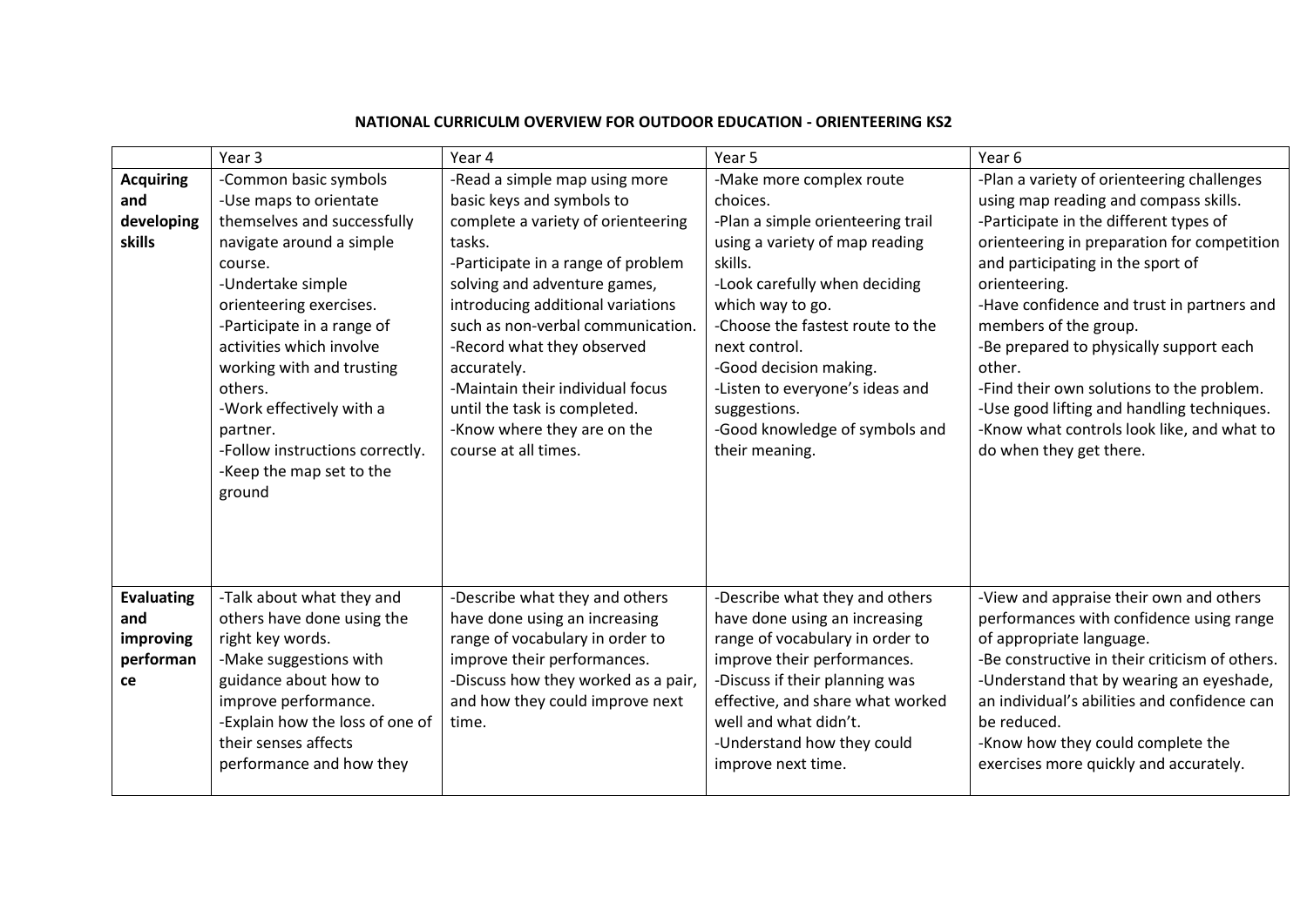|                  | could improve their              |                                    |                                      | -Discuss whether all members of the group   |
|------------------|----------------------------------|------------------------------------|--------------------------------------|---------------------------------------------|
|                  | performance.                     |                                    |                                      | contributed.                                |
|                  |                                  |                                    |                                      | -Learn how to improve their performance     |
|                  |                                  |                                    |                                      | through improving their speed and           |
|                  |                                  |                                    |                                      | accuracy.                                   |
| <b>Take part</b> | -Respond to simple challenges    | -Respond to more varied            | -Accept responsibility for personal  | -Plan and respond to more complex           |
| in outdoor       | and problem solving tasks in a   | challenges in different            | and group safety.                    | challenges in different environments        |
| education        | familiar environment             | environments.                      | -Decide what approach to use to      | circumstances.                              |
|                  | -Listen and follow instructions  | -Recognise what is needed to keep  | meet the challenge set.              | -Work with others to identify potential     |
|                  | and recognise what is needed     | themselves and others safe.        | -Understand the conditions, rules    | hazards and devise strategies to ensure     |
|                  | to keep themselves safe.         | -Recognise similarities between    | and regulations for a task.          | that they are safe.                         |
|                  | -Successfully apply their skills | challenges and choose efficient    | -Keep a balance between speed        | -How to plan their strategies and           |
|                  | and understanding to new         | approaches to new ones.            | and accuracy.                        | approaches carefully considering the route, |
|                  | challenges and environments.     | -Plan what they are going to do in | -Record or collect the information   | time limits and fitness of the group        |
|                  | -Discuss how to be effective     | advance.                           | carefully and accurately at the      | members.                                    |
|                  | when following a trail, when     | -Understand the purpose of an      | control sites.                       | -Run with pace and stamina to complete      |
|                  | one of their senses is taken     | activity and plan their actions so | -Apply their skills and              | the running tasks.                          |
|                  | away.                            | they are successful.               | understanding when moving to         | -Plan effectively in order to visit the     |
|                  | -Understand the importance       | -Consider which solution has the   | more difficult terrain.              | greatest number of controls in the time     |
|                  | of encouraging their partner     | best chance of success for the     | -Explain why they need to work       | allowed.                                    |
|                  | to help them succeed.            | whole group.                       | well together to achieve success.    | -Compete fairly, keeping the information    |
|                  |                                  | -Form a plan about how the guides  |                                      | found at the control sites to themselves    |
|                  |                                  | will communicate prior to their    |                                      | and not seeking answers from other          |
|                  |                                  | partners putting on an eyeshade.   |                                      | competitors.                                |
|                  |                                  |                                    |                                      |                                             |
| Knowledge        | -Children suggest appropriate    | -Children begin to think about     | -Demonstrate activities for specific | -Can show responsibility for personal       |
| and              | warm-up ideas                    | warm-up activities that prepare    | aspects of warm-up stretching,       | warm-up programme specific to activity.     |
| understand       | -Children dress appropriately    | them for exercise.                 | joint mobility, raising heart and    | -Demonstrate all round safe practice,       |
| ing of           | for PE                           | -They can talk confidently about   | breathing rates.                     | including handling of equipment, safety of  |
| fitness and      | -Children work in a              | the effect exercise has on their   | -Describe the effects of exercise on | self and others and playing within accepted |
| health           | responsible and safe manner      | body and why they need to          | the body showing understanding of    | rules and conventions.                      |
|                  | -Children recognise changes in   | exercise to stay fit and healthy.  | the principles of respiration,       |                                             |
|                  | body temperature                 |                                    | temperature fatigue and recovery.    |                                             |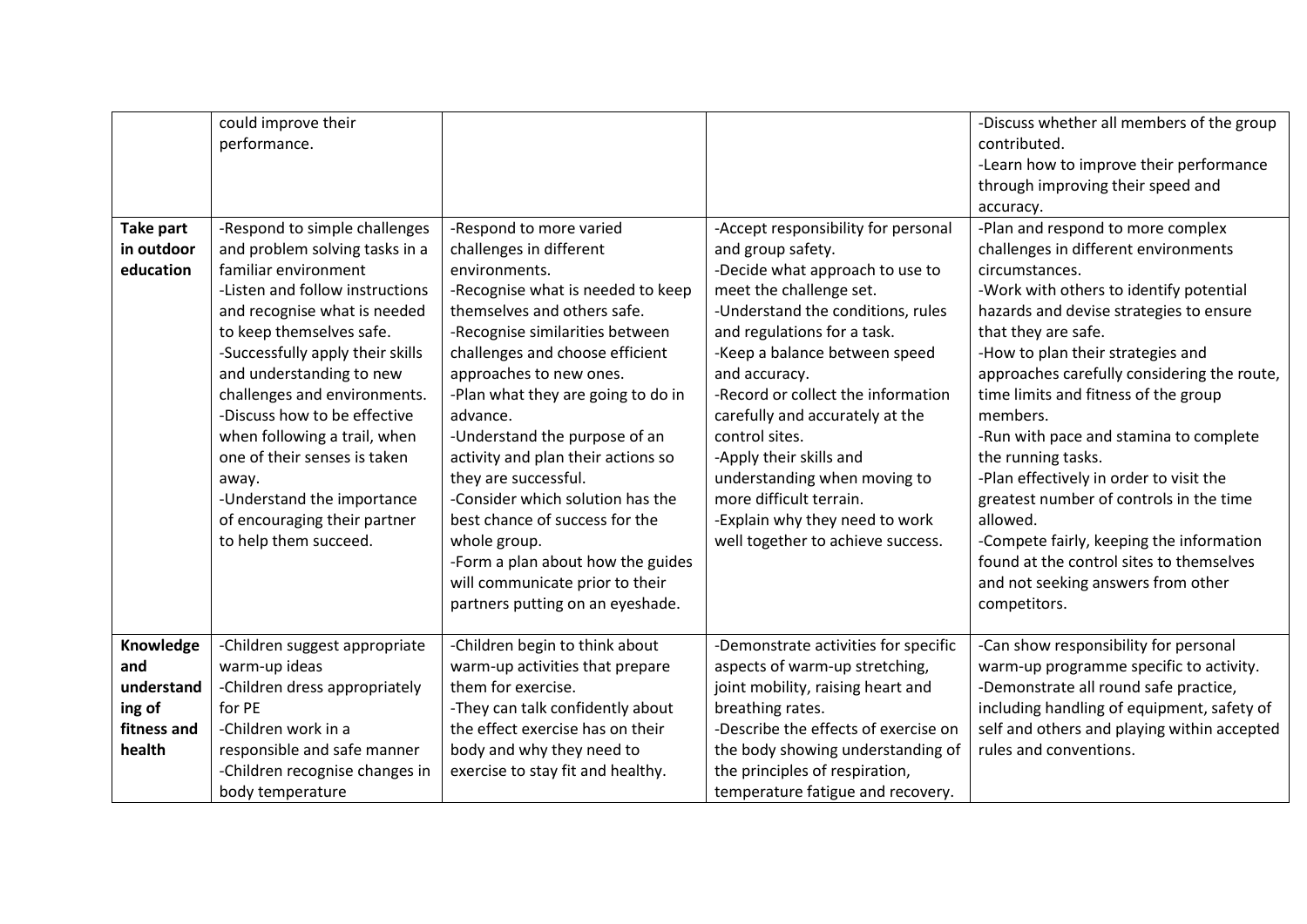|                                                                                      | Year <sub>3</sub>                                                                                                                                                                                                                                                                                                                                                     | Year 4                                                                                                                                                                                                                                                                                                                                                                                                                                    | Year 5                                                                                                                                                                                                                                                                                                                                                                                                                 | Year <sub>6</sub>                                                                                                                                                                                                                                                                                                                                                                                                                                                                                                                                                                                                                                     |
|--------------------------------------------------------------------------------------|-----------------------------------------------------------------------------------------------------------------------------------------------------------------------------------------------------------------------------------------------------------------------------------------------------------------------------------------------------------------------|-------------------------------------------------------------------------------------------------------------------------------------------------------------------------------------------------------------------------------------------------------------------------------------------------------------------------------------------------------------------------------------------------------------------------------------------|------------------------------------------------------------------------------------------------------------------------------------------------------------------------------------------------------------------------------------------------------------------------------------------------------------------------------------------------------------------------------------------------------------------------|-------------------------------------------------------------------------------------------------------------------------------------------------------------------------------------------------------------------------------------------------------------------------------------------------------------------------------------------------------------------------------------------------------------------------------------------------------------------------------------------------------------------------------------------------------------------------------------------------------------------------------------------------------|
| <b>Acquiring and</b><br>developing skills                                            | Catch a ball in isolation using<br>two hands, demonstrating basic<br>hand eye co-ordination.<br>Understand basic concept of<br>batting and hitting ball using<br>correct side of the cricket bat.<br>Understand difference between<br>an underarm and overarm<br>throw and be able to show<br>difference.<br>To distinguish between a<br>batsman, bowler and fielder. | Children can underarm throw a<br>small ball accurately to partner.<br>Correct technique whilst<br>catching (Hands together in<br>bucket shape).<br>Show good technique of how to<br>grip the cricket bat and how to<br>stand whilst receiving a ball.<br>Show understanding of when to<br>throw ball overarm/underarm in<br>isolation.<br>To make consistent contact with<br>the ball when attempting to<br>strike it with a cricket bat. | Differentiate between two<br>catching techniques<br>depending on height of the<br>ball.<br>Show how to move feet in<br>preparation of hitting the<br>ball.<br>Show understanding of<br>when to throw ball<br>overarm/underarm in<br>match situation.<br>Be able to recognise the<br>correct bowling technique<br>and partially replicate it.<br>To show the ability to hit<br>the ball from both sides of<br>the body. | Differentiate between catching<br>technique, ability to explain choice<br>of technique.<br>Differentiate catching between two<br>hands and one hand depending on<br>situation.<br>Demonstrate different shot<br>selection depending on where the<br>ball is bowled.<br>Throw with excellent power &<br>accuracy in both isolation and<br>game situation.<br>Be able to demonstrate the correct<br>technique of a cricket bowling<br>action and accurately deliver the<br>ball.<br>Have the ability to adapt skills and<br>technique to different challenges.<br>Have good knowledge of subject<br>area and be able to set up<br>equipment for a game. |
| <b>Selecting</b><br>applying skills<br>and tactics for<br>attacking and<br>defending | Children to appreciate the<br>reasons when batting to not hit<br>the ball in the air to fielders.<br>Children to understand that<br>Cricket is a team sport.                                                                                                                                                                                                          | Understand how working as a<br>team in the field can restrict the<br>batsman.<br>Understand concept of hitting<br>ball away and in between                                                                                                                                                                                                                                                                                                | To show understanding<br>where to stand in the field<br>depending on a batsman's<br>strengths.<br>Understanding that a<br>batsman can run more than                                                                                                                                                                                                                                                                    | Show understanding of when to hit<br>ball along the floor or in the air in a<br>game situation.<br>Understand importance of "Line &<br>Length" when bowling and how<br>this effects the batter.                                                                                                                                                                                                                                                                                                                                                                                                                                                       |

### **NATIONAL CURRICULM OVERVIEW FOR STRIKING & FIELDING - CRICKET KS2**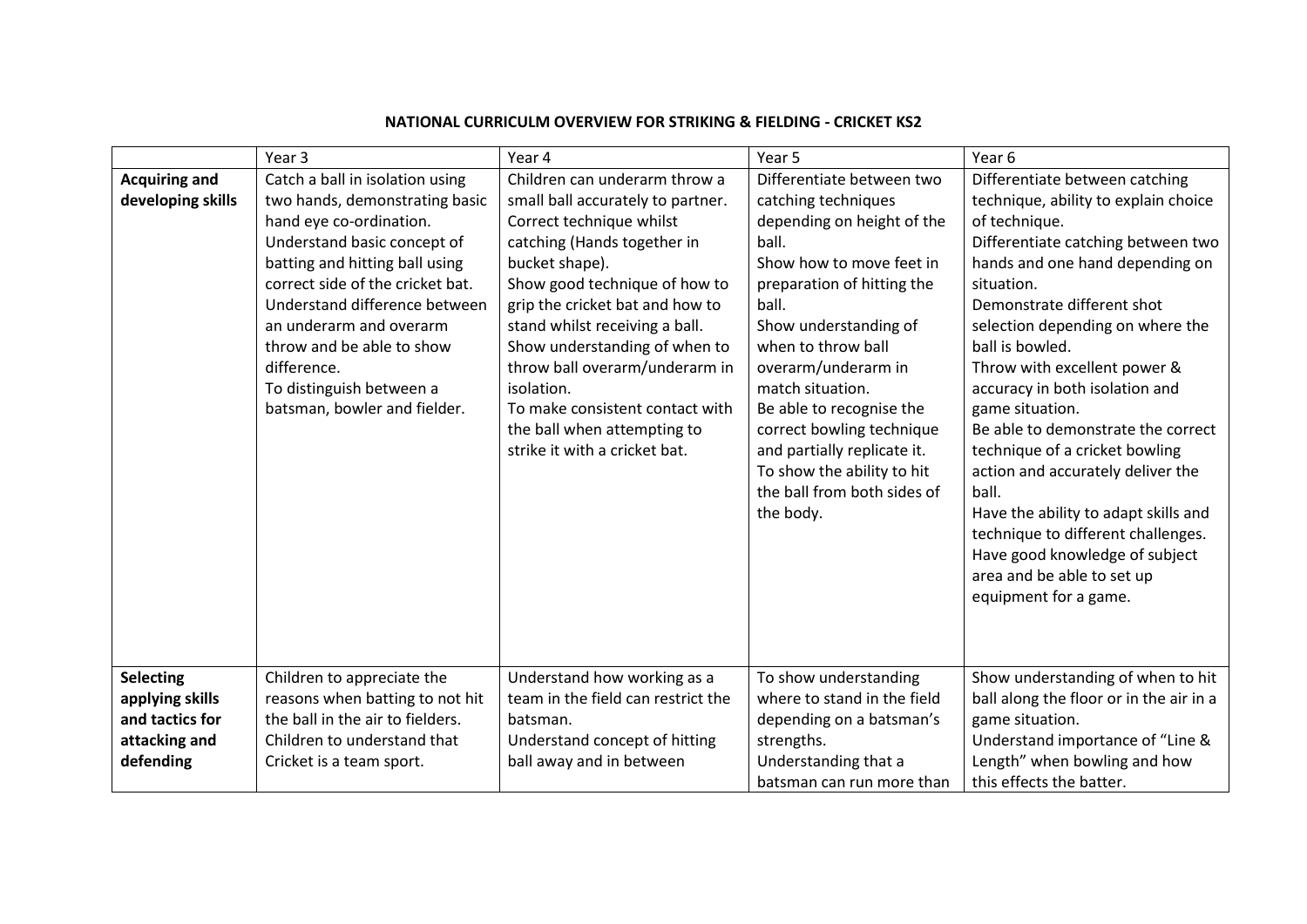|                                                         |                                                                                                                                                                                                            | fielders and benefits of doing<br>this.                                                                                                                      | once depending on where<br>the ball has been hit.<br>To use tactics that enables<br>bowler and fielders to work<br>together.                                                                                                                                 | Be confident in selecting where to<br>hit to ball whilst batting.<br>To show the ability to gauge when<br>to run after hitting a ball.                                                                                                                                          |
|---------------------------------------------------------|------------------------------------------------------------------------------------------------------------------------------------------------------------------------------------------------------------|--------------------------------------------------------------------------------------------------------------------------------------------------------------|--------------------------------------------------------------------------------------------------------------------------------------------------------------------------------------------------------------------------------------------------------------|---------------------------------------------------------------------------------------------------------------------------------------------------------------------------------------------------------------------------------------------------------------------------------|
| <b>Evaluating and</b><br>improving<br>performance       | Briefly describe their own<br>performance, setting<br>themselves a simple target of<br>what they can improve on.<br>Show understanding of trying to<br>be their personal best.                             | Be confident to analyse other<br>children and notice positives in<br>what they are doing.<br>Understand strengths and<br>weaknesses of their<br>performance. | Describe in detail<br>performance of others and<br>be confident in giving<br>feedback about specific<br>improvements that could be<br>made.<br>Be accepting of<br>improvements being<br>suggested to them and<br>implement them to their<br>own performance. | Analyse a specific element of a skill<br>and be able to give detailed<br>feedback on its good and bad<br>points, whilst giving specific<br>coaching points to improve<br>performance.<br>Aim to self-improve skill after<br>performing it wrong using<br>kinaesthetic feedback. |
| Knowledge and<br>understanding of<br>fitness and health | Children to be able to suggest<br>appropriate warm-up ideas and<br>understand how not dressing<br>appropriately for PE restricts<br>performance and mobility.<br>To recognise body temperature<br>changes. | Children to be able to describe<br>the physical effects that a warm-<br>up and exercise has on them and<br>talk about heart rate changes<br>during PE.       | Be able to demonstrate<br>pulse raising exercises and<br>stretches to classmates.<br>Describe in detail the<br>physical effects of PE<br>regarding body temperature<br>and fatigue.<br>Understand the importance<br>of hydration.                            | Can be responsible for their<br>personal warm-up and can tailor<br>their warm-up to the sport they are<br>participating in.<br>Have good knowledge regarding<br>health and safety in lessons.                                                                                   |